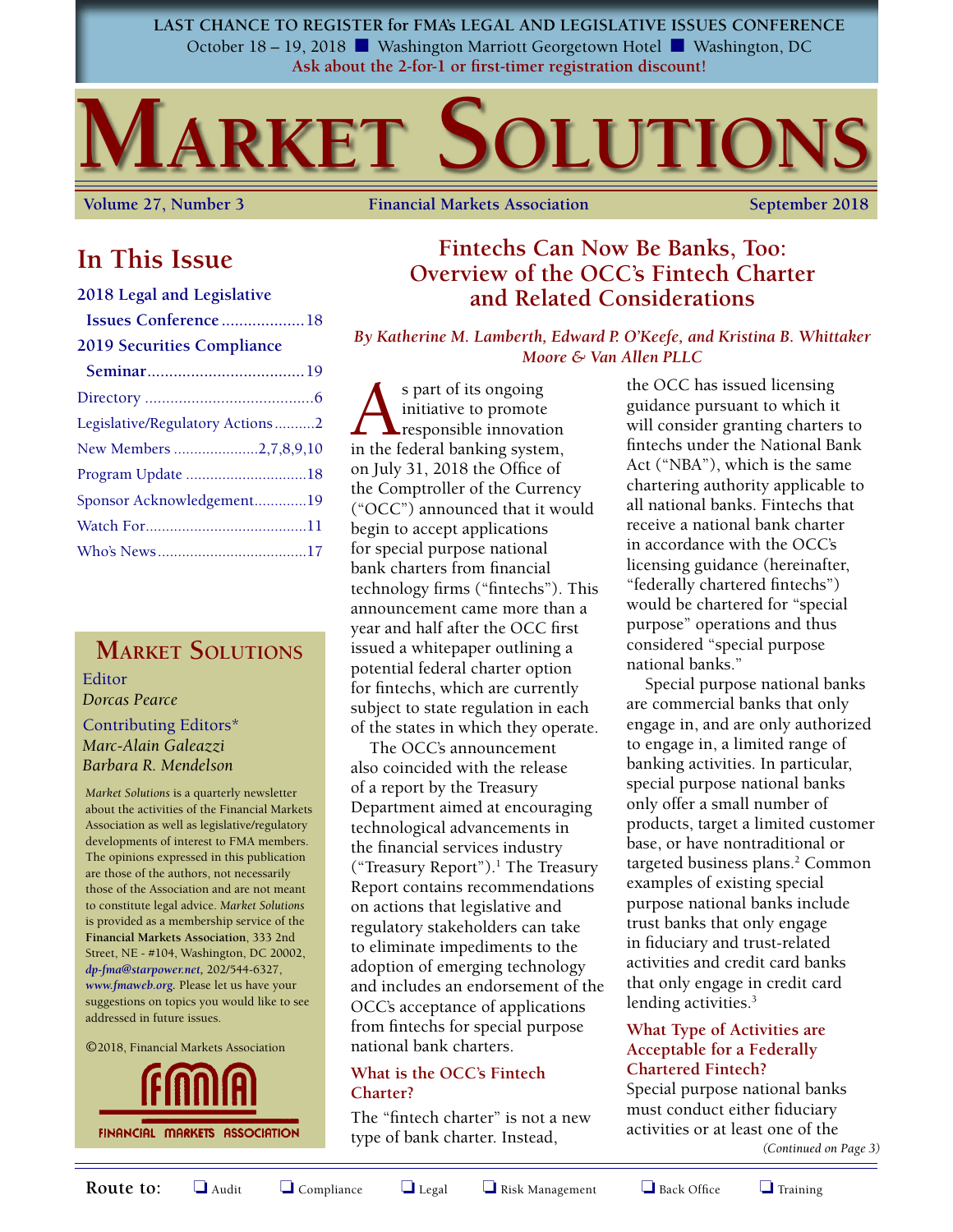*This column was written by lawyers from Morrison & Foerster LLP to update selected key legislative and regulatory developments affecting financial services and capital markets activities. Because of the generality of this column, the information provided herein may not be applicable in all situations, and should not be acted upon without specific legal advice based on particular situations.* 

In this issue, we address selected developments with regard to banking regulators and the Bureau of Consumer Financial Protection (fka CFPB).

### **Banking Regulators**

*Agencies Provide Guidance Regarding Implementation of EGRRCPA*

On July 6, 2018, the Federal Reserve, the OCC, and the FDIC (the "Agencies") issued joint guidance, and the Federal Reserve issued additional separate guidance, explaining how the Economic Growth, Regulatory Relief, and Consumer Protection Act (EGRRCPA) impacts rules and regulations administered by the Agencies (together, the "Guidance"). EGRRCPA was enacted on May 24, 2018 and amends the Dodd-Frank Wall Street Reform and Consumer Protection Act (DFA), as well as other statutes.

The Guidance helps clarify how various rules and regulations will be enforced after the enactment of the EGRRCPA and prior to any new rulemakings by the Agencies. A summary of the Guidance is provided below:

- The EGRRCPA increased the thresholds for application of certain enhanced prudential standards (EPS) required by DFA. Consistent with the new law, the Guidance states that the Federal Reserve will not take action to require bank holding companies with less than \$100 billion in total consolidated assets to comply with such EPS. The Guidance also includes an attachment with detailed information regarding which regulatory and reporting requirements will apply to which entities, and the effective dates of the changes.
- The EGRRCPA removed the requirements for financial companies with total consolidated assets of less than \$250 billion that are not bank holding companies to conduct company-run stress tests, but established an effective date of 18 months after

enactment. The Agencies used authority under the DFA to essential make this relief effective immediately.

- Under the DFA, bank holding companies and savings and loan holding companies with \$50 billion or more in total consolidated assets were subject to an assessment to cover the cost of supervision. The EGRRCPA raised the minimum asset threshold for such an assessment to \$100 billion. In the Guidance, the Federal Reserve announced that it would continue to collect assessments for 2017, but will not collect assessments for entities that do not meet the new threshold for the year 2018 and going forward.
- The Guidance provides some clarification to the EGRRCPA's changes to the treatment of high-volatility commercial real estate loans.
- Statutory changes to the Resolution Plan requirement and the Volcker Rule were included in the EGRRCPA but current regulations have not yet been updated to reflect these changes. The Agencies confirmed that they will not enforce the Resolution Plan rule or the Volcker Rule in a manner inconsistent with the EGRRCPA.
- Pending the promulgation of new rules, the Agencies announced that they "would not take action to require an institution subject to the liquidity regulations to exclude from the definition of [High-Quality Liquid Assets (HQLA)]

*(Continued on Page 7)*

### **FMA Welcomes New Members!**

|                                | Autumn Agans Farm Credit Administration |
|--------------------------------|-----------------------------------------|
| Elijah Alper Capital One       |                                         |
| Paul Architzel WilmerHale      |                                         |
| Edward Cahillane Citizens Bank |                                         |
|                                | Daniel Crowley K&L Gates LLP            |
|                                | Gary DeWaal Katten Muchin Rosenman LLP  |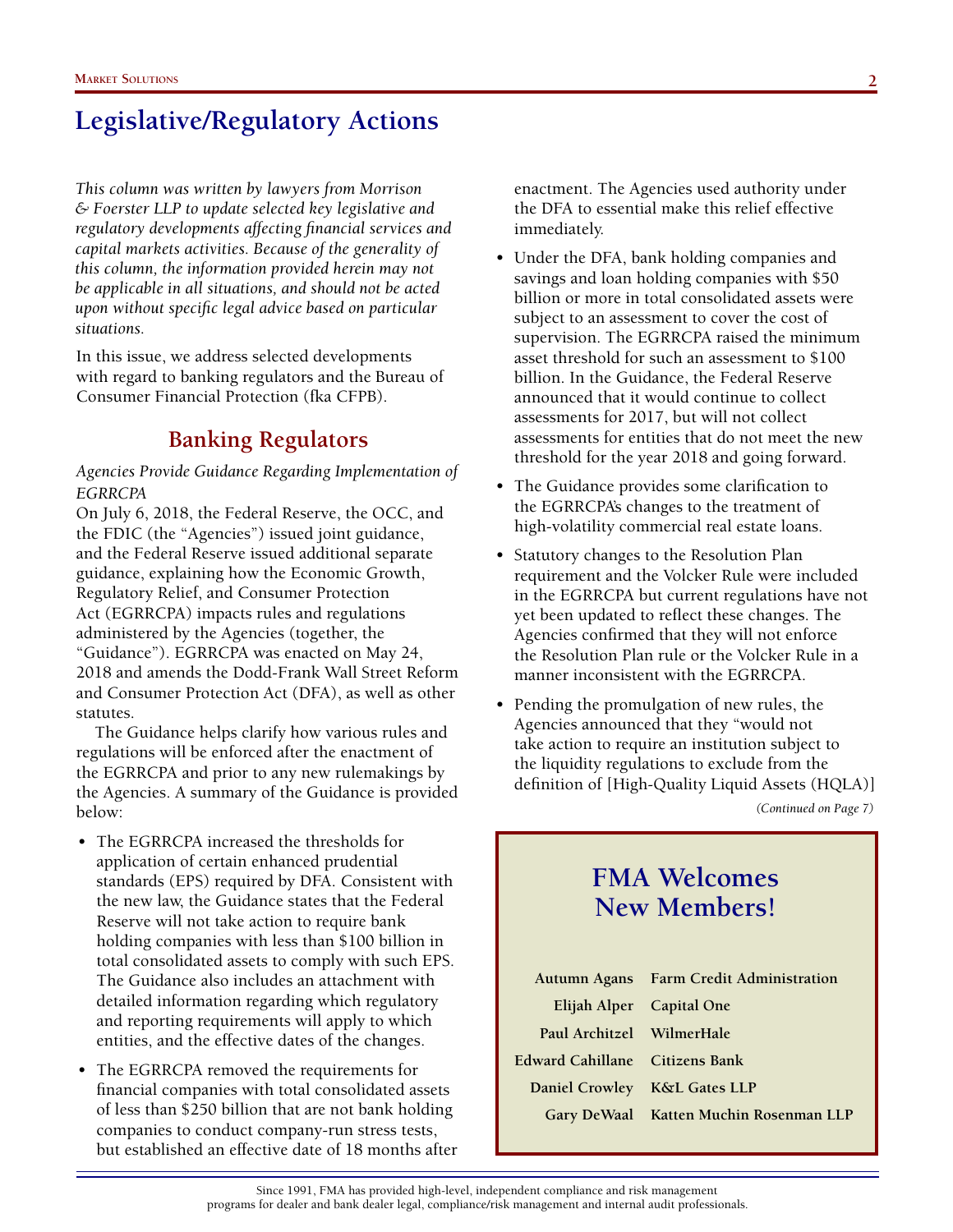#### *Continued from Page 1*

three core banking functions: receiving deposits, paying checks, or lending money.<sup>4</sup> Pursuant to the OCC's licensing guidance, a federally chartered fintech may engage in any of the core banking functions *except* receiving deposits.<sup>5</sup> Accordingly, federally chartered fintechs must engage in banking activities that at least include paying checks or lending money.<sup>6</sup> The OCC also recognizes that as the business of banking evolves, core banking functions such as "paying checks" and "lending money" include equivalent activities such as discounting notes, purchasing bank-permissible debt securities, or engaging in lease-financing transactions and issuing debit cards or facilitating electronic payments, respectively. Federally chartered fintechs may also engage in any other activity that is permissible for a national bank, to the extent the range of activities conducted is consistent with its "special purpose" status.<sup>7</sup> The OCC will determine whether an applicant for a fintech charter can conduct an activity that is not specifically authorized by the NBA, another statute, or OCC precedent (regulations, interpretive letters, or corporate decisions) on a caseby-case basis.<sup>8</sup>

### **What Federal Regulatory Requirements Would Apply to a Federally Chartered Fintech?**

As a special purpose national bank, a federally chartered fintech will generally be subject to the same laws and regulations applicable to all national banks, including minimum capital and liquidity requirements and certain lending limitations. Federally chartered fintechs would also be supervised by the OCC<sup>9</sup> and subject to prudential safety and soundness standards that are tailored based on their business model, size, complexity, and related risks.10 Additionally, depending on the types of banking activities they conduct, federally chartered fintechs would be required to comply with antimoney laundering requirements under the Bank Secrecy Act ("BSA") and federal consumer financial laws that apply to consumer financial product and service providers generally, such as the Equal Credit Opportunity Act, the Truth in Lending Act, the Electronic Funds Transfer Act, and the Fair Credit Reporting Act, as applicable.

Because they will not receive deposits nor be insured by the Federal Deposit Insurance Corporation ("FDIC"), however, federally chartered

*"The primary benefit fintechs can expect from obtaining a federal charter is a streamlined regulatory framework."*

fintechs will generally not be required to comply with laws or regulations applicable solely to insured depository institutions. As a condition of charter approval, however, the OCC may indirectly require federally chartered fintechs to comply with certain standards contained in laws and regulations that are only directly applicable to insured depository institutions. For example, although the Community Reinvestment Act will not apply to federally chartered fintechs, the OCC stated that federally chartered fintechs will be required to demonstrate a commitment to financial inclusion, and that such commitments will be imposed as a condition of charter approval. $^{11}$ 

Importantly, however, because federally chartered fintechs will not be FDIC-insured they will not be considered a "bank" for purposes of the Bank Holding Company Act ("BHCA"), which reduces certain regulatory burdens and restrictions that are typically implicated by investing in, or controlling, national banks.12 In particular, investors that own or acquire a controlling interest in a federally chartered fintech would not be considered a "bank holding company" under the BHCA.13 As a result, investors may be able to maintain controlling investments in federally chartered fintechs without implicating certain types of regulatory requirements applicable to bank holding companies (such as activity restrictions and nonbanking acquisitions). $14$ 

*(Continued on Page 4)* As noted, however, the OCC may impose requirements or restrictions similar to those imposed or implicated by the BHCA when considering charter applications. For example, the OCC stated that it will not approve applications that would result in an inappropriate commingling of banking and commerce.15 Further, the OCC could, as a condition for charter approval, require compliance with certain heightened standards, such as entering into a liquidity maintenance agreement with a parent company.16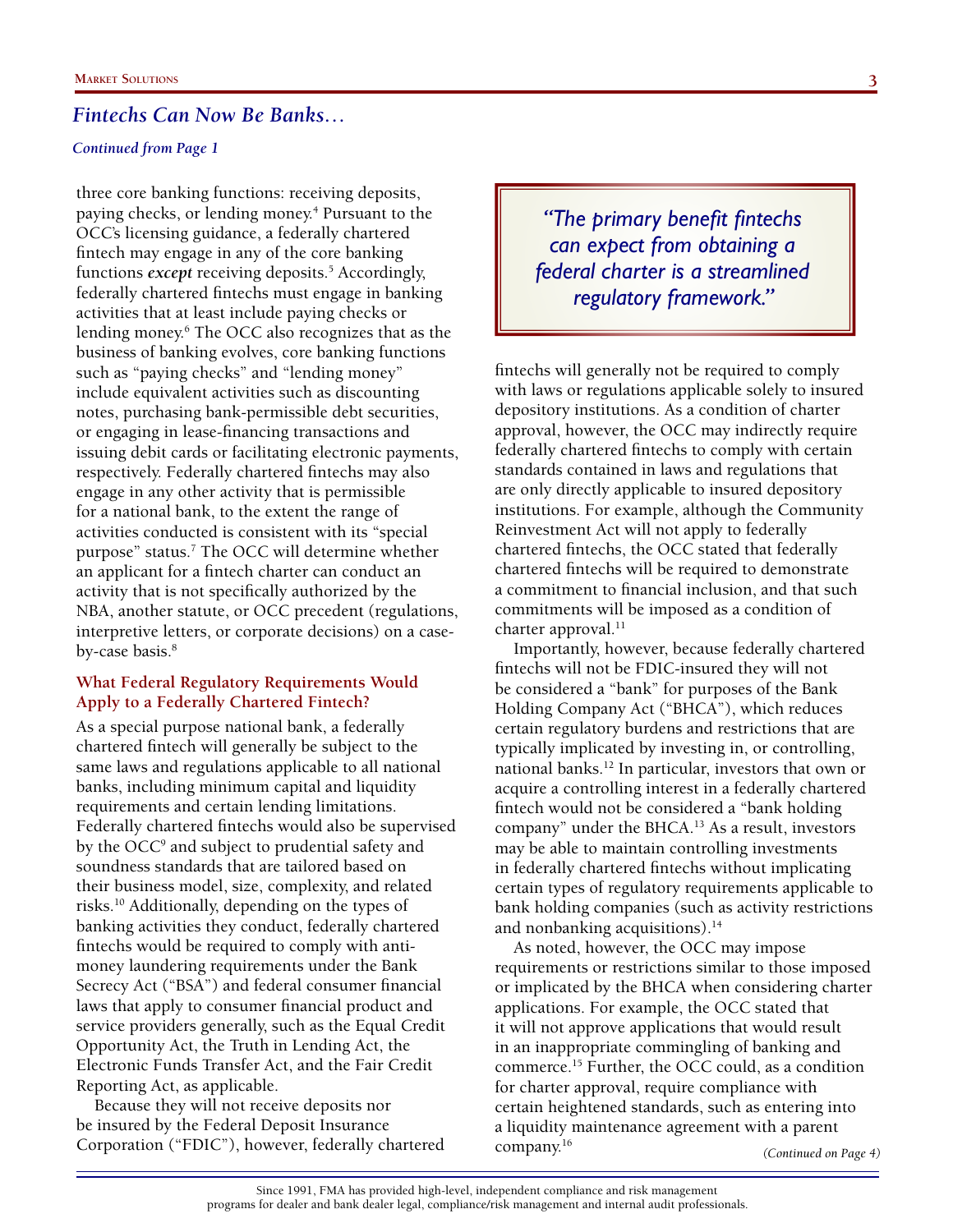#### *Continued from Page 3*

### **What Are the Benefits and Burdens of Obtaining a Fintech Charter?**

### **Benefits**

The primary benefit fintechs can expect from obtaining a federal charter is a streamlined regulatory framework.

Currently, fintechs that operate on a multistate or nationwide basis are required to comply with a myriad of state financial services laws and regulations that impose licensing requirements and other restrictions on businesses engaged in certain types of activities, including money transmission, consumer lending, and loan brokering.

The scope of state financial services laws and regulations, however, can vary significantly by state, imposing disparate standards (including scope of applicability) across states and resulting in conflicting guidance and obligations. Additionally, fintechs must comply with applicable licensing requirements (including applying for and maintaining any required license) on a state-by-state basis and they are subject to supervision by the relevant regulatory agency in each state in which a license is required. As a result of the fragmented application of state financial services laws and regulations and the state-by-state licensing and supervisory regime, fintechs are often restrained from engaging in geographic expansion and offering more than one type of product or service. Further, fintechs have to dedicate significant financial and personnel resources to obtaining and maintaining state licenses, coordinating and responding to multiple state examinations, and otherwise managing compliance with applicable states' financial services laws and regulations.

Pursuant to the doctrine of federal preemption, however, federally chartered fintechs generally will *not* be subject to state financial services laws and regulations.17 In particular, federally chartered fintechs will not be required to maintain licenses on a state-by-state basis and they will only be examined by the OCC (unless subject to CFPB supervisory jurisdiction) on a periodic basis.<sup>18</sup> Additionally, federally chartered fintechs engaged in lending money can charge interest at the rate permitted by the state in which it is located (typically home state) on a nationwide basis, instead of having to comply with each states' interest rate restrictions.

*"…federally chartered fintechs' ability to remain flexible and adaptable to evolving market preferences will depend on the extent to which the OCC is willing to differentiate certain of its supervisory expectations."*

Although there are significant regulatory challenges associated with being a federally chartered bank, the streamlined regulatory framework associated with unitary federal supervision provides greater uniformity and increases certain regulatory efficiencies. Accordingly, regulatory compliance costs may be lower for federally chartered fintechs, particularly once they have aligned their operations to the OCC's regulatory framework.

#### **Burdens**

Concerned that fintechs will opt for unitary federal supervision, and about the decreased authority associated with losing a large share of their constituency, in April 2017 the Conference of State Bank Supervisors ("CSBS") an association of state financial service regulatory agencies sued the OCC in an attempt to block the "creation" of a fintech charter.19 The CSBS's lawsuit (which has since been dismissed because the claim was unripe) was based, in part, on purported public policy concerns that the OCC would not adequately supervise fintechs for compliance with consumer protection and safety and soundness requirements.

Despite the CSBS's protestations, however, prudential supervision of banks―whether conducted by the OCC, other federal banking agencies, or state banking agencies, as appropriate is undoubtedly more exacting than non-bank supervision, particularly with respect to matters of safety and soundness and compliance management. Prudential supervision of banks is risk-based and focused on evaluating risk, identifying material and emerging problems, and ensuring that corrective action is taken before

*(Continued on Page 5)*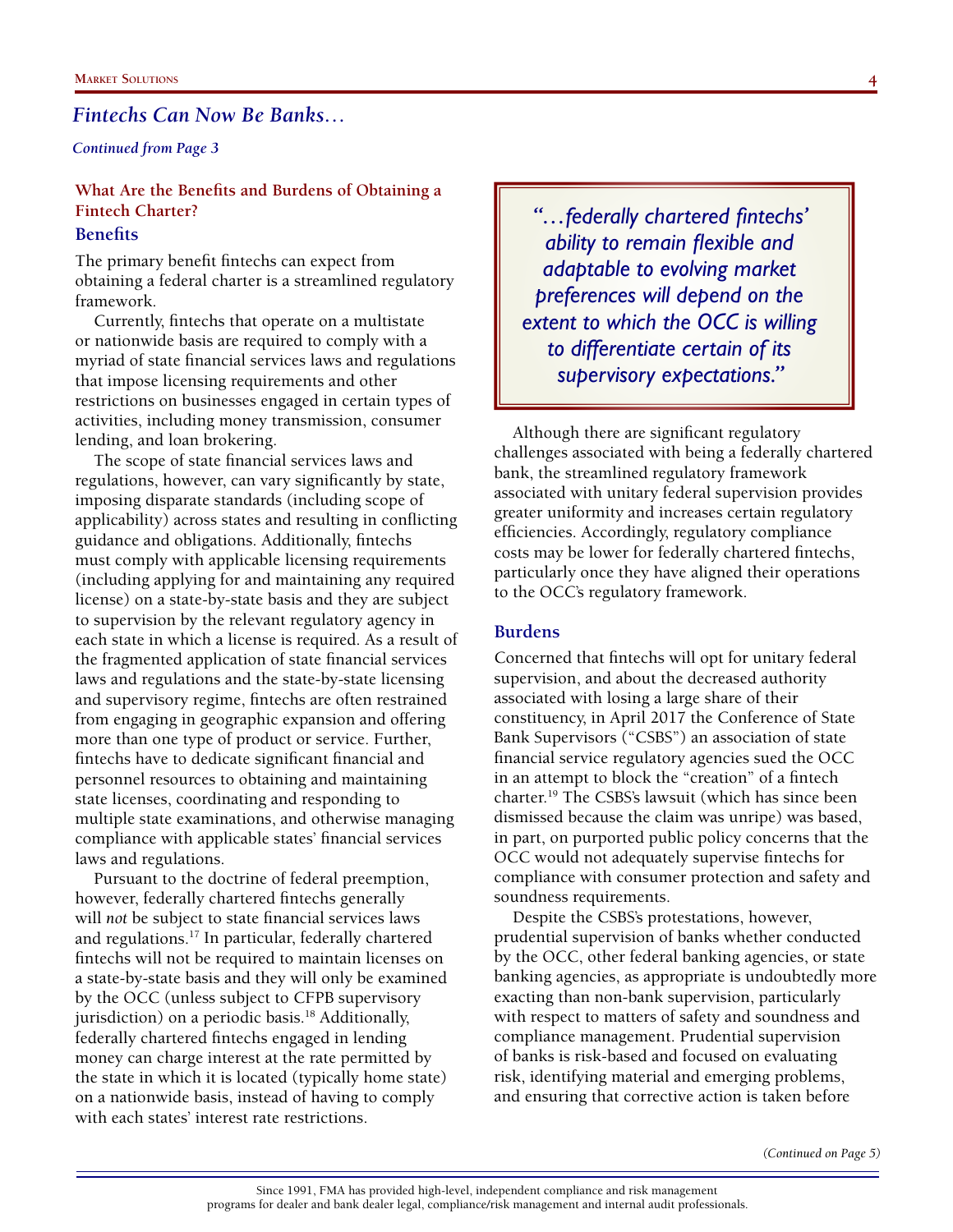#### *Continued from Page 4*

problems compromise safety and soundness or result in the unfair treatment of customers. Additionally, banking agencies, including the OCC, require banks to maintain robust compliance management systems to identify and address potential violations of applicable laws or regulations, including the BSA and consumer financial laws and regulations. As a result, banks are typically more risk-averse and process-driven than their non-bank peers, and therefore slower to adopt emerging technologies or offer new products and services. Accordingly, federally chartered fintechs' ability to remain flexible and adaptable to evolving market preferences will depend on the extent to which the OCC is willing to differentiate certain of its supervisory expectations.

Although the OCC's licensing guidance indicates that it will supervise federally chartered fintechs pursuant to the same standards applicable to national banks generally, the OCC notes that such standards are tailored based on the risks presented by a particular institution. Because of differences in the types and nature of risks presented by federally chartered fintechs, including the prohibition on receiving deposits and lack of FDIC insurance, certain of these standards may be applied on a more or less stringent basis. For example, unlike the majority of insured depository institutions (specifically those with consolidated assets of less than \$50 billion), federally chartered fintechs are required to develop contingency plans to address significant financial stress, which must outline strategies for restoring financial strength and options for selling, merging, or liquidating the federally chartered fintech in the event the recovery strategies are not effective. However, other safety and soundness standards, namely those that are particularly important when considering risks related to receiving deposits, may be less stringent as applied to federally chartered fintechs.

The Treasury Department indicated that it would be supportive of tailoring OCC supervision of federally chartered fintechs "to drive economic growth while ensuring appropriate oversight" in the Treasury Report, which recommends that the OCC "tailor compliance requirements under a [fintech] charter to better suit the safety and soundness risks posed by [federally chartered fintechs] in light of the absence of FDIC insurance and potential business model differences.20

#### **Conclusion**

Because the OCC has not yet chartered or started supervising fintechs pursuant to its recently issued licensing guidance, it is still too early to ascertain whether the fintech charter will offer a meaningful alternative to the fragmented state regulatory framework within which fintechs currently operate. However, fintechs that are seeking a more efficient way to operate on a multistate or nationwide basis should monitor developments to determine whether they could benefit from obtaining a fintech charter going forward. ■

- <sup>1</sup> U.S. Department of Treasury, A Financial System That Creates Economic Opportunities Nonbank Financials, Fintech, and Innovation (July 31, 2018).
- <sup>2</sup> OCC, Comptroller's Licensing Manual Charters, at 50.
- <sup>3</sup> OCC, Exploring Special Purpose National Bank Charters for Fintech Companies, at 3 (Dec. 2016); see also OCC Interpretive Letter 877 (Jan. 2000) (describing the OCC's authority to grant a national bank charter to special purpose banks such as trust banks that engage in fiduciary activities and incidental or trust-related activities).
- 12 C.F.R. §  $5.20(e)(1)(i)$ .
- <sup>5</sup> Fintechs applying for a bank charter that plan to accept deposits would not be subject to evaluation under the OCC's fintech charter licensing guidance. Instead, fintechs that plan to accept deposits would have apply for a bank charter, and Federal Deposit Insurance Corporation ("FDIC") insurance, on the same terms as non-fintech applicants, which this article does not address.<br>OCC, Comptroller's Licensing Manual Supplement
- Considering Charter Applications From Financial Technology Companies, at  $2 n.5$  (July 2018).<br>Limitations on the range, or permissible types, of activities
- that federally chartered fintechs may conduct will generally encompassed in the business plan, and any proposed change in activities would have to receive approval (or non-objection) from the OCC. Activities of certain special purpose national banks may also be limited in the Articles of Association or conditions for charter approval.<br>See OCC, Exploring Special Purpose National Bank Charters
- for Fintech Companies, at 4 (Dec. 2016).
- <sup>9</sup> Note, however, that the Bureau of Consumer Financial Protection Bureau would examine a federally chartered fintech for compliance with federal consumer financial laws if it is a "larger participant" in the consumer reporting, auto lending or leasing, debt collection, student loan servicing, or international money transfer markets.
- 10 See 12 C.F.R. Part 30.

*(Continued on Page 6)*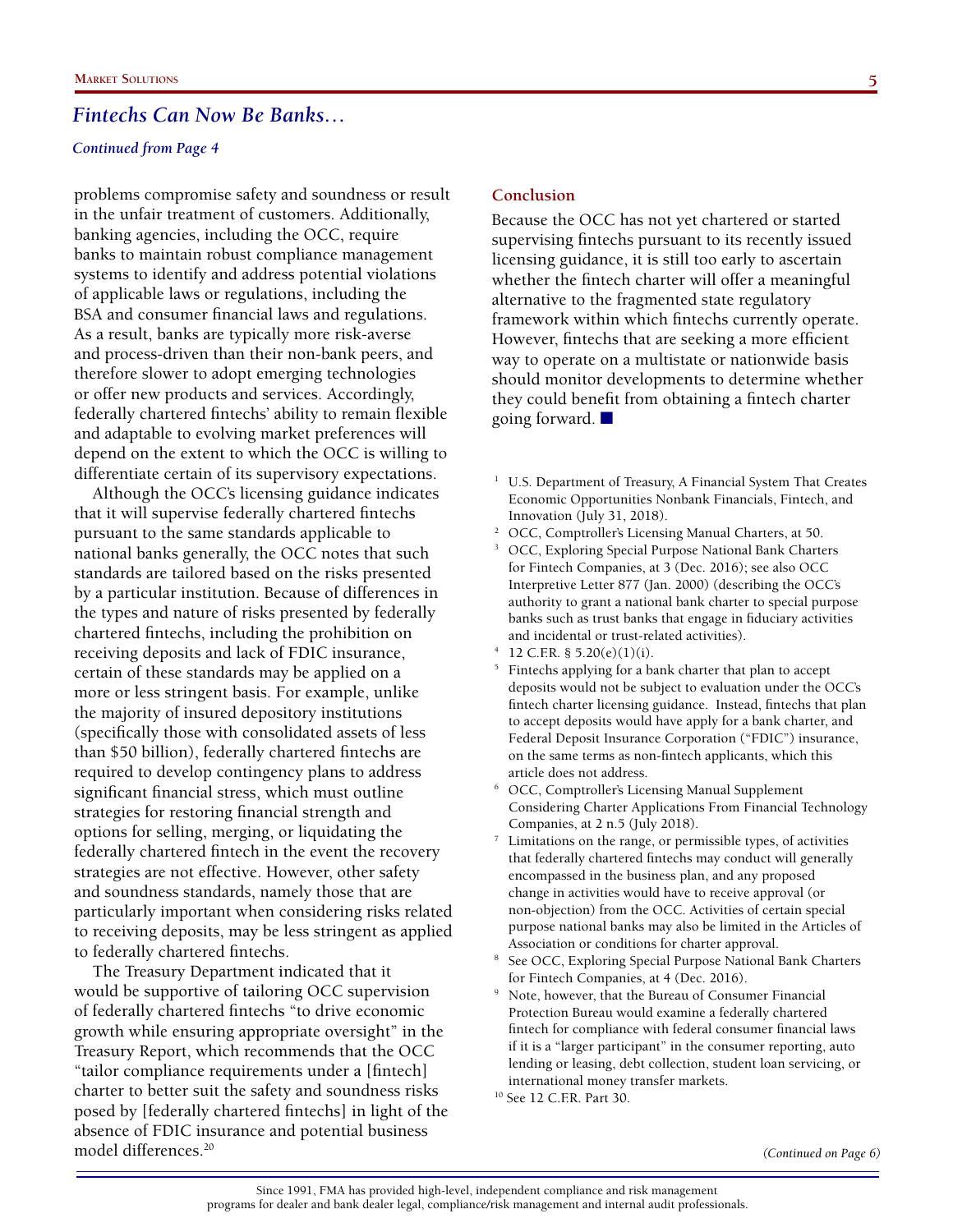#### *Continued from Page 5*

- <sup>11</sup> OCC, Comptroller's Licensing Manual Supplement Considering Charter Applications From Financial Technology Companies, at 17 (July 2018).
- $12$  U.S.C. § 1841(c)(1). Although controlling shareholders federally chartered fintechs will not necessarily be considered bank holding companies because of their controlling interests, there is no prohibition on incorporating a federally chartered fintech into an existing bank holding company structure.
- 13 12 U.S.C. § 1841(a).
- <sup>14</sup> However, certain regulatory requirements and restrictions applicable to bank-affiliated entities apply to entities that are not affiliated through a holding company structure. For example, Regulation W applies to any entity that is affiliated to a bank because of common control, regardless of whether the parent company with common control (control of bank and other entity) is a "bank holding company."
- <sup>15</sup> OCC, Evaluating Charter Applications From Financial Technology Companies, at 7 (March 2017)
- <sup>16</sup> OCC, Comptroller's Licensing Manual Supplement Considering Charter Applications From Financial Technology Companies, at 10 (July 2018).
- <sup>17</sup> However, certain state consumer financial laws and state laws of general application, such as criminal law and contract law, will be applicable the extent they do not interfere with federally chartered fintechs' exercise of enumerated or incidental banking powers. 18 12 C.F.R. § 7.4000.
- 
- 19 Complaint, Conference of State Bank Supervisors v. Office of the Comptroller of the Currency, Case No. 1:17-cv-00763 (D.
- D.C. Apr. 26, 2017).<br><sup>20</sup> U.S. Department of Treasury, A Financial System That Creates Economic Opportunities Nonbank Financials, Fintech, and Innovation, at 72 (July 31, 2018).

## **Directory**

FMA will distribute the 2018 Membership Directory later this month. The Directory will include each member's full name, accreditation(s), title/ department, mailing address (including floor/suite # or mail sort/code), phone number, cell number (if used for business), email and firm web site (if provided).

Supplementary sections will include a calendar of upcoming FMA events and a listing of various regulatory contacts.

Members were emailed on August 20 and given 72 hours to correct their information on file and/or provide missing data. A "last chance" email went out on September 10 to non-responders with an immediate response request. If you missed this extension, there's still a limited window of opportunity—respond ASAP by email (*dp-fma@starpower.net* – easiest!) or phone (202/544-6327). FMA wants your directory to be as accurate as possible...so be sure to submit your information right away.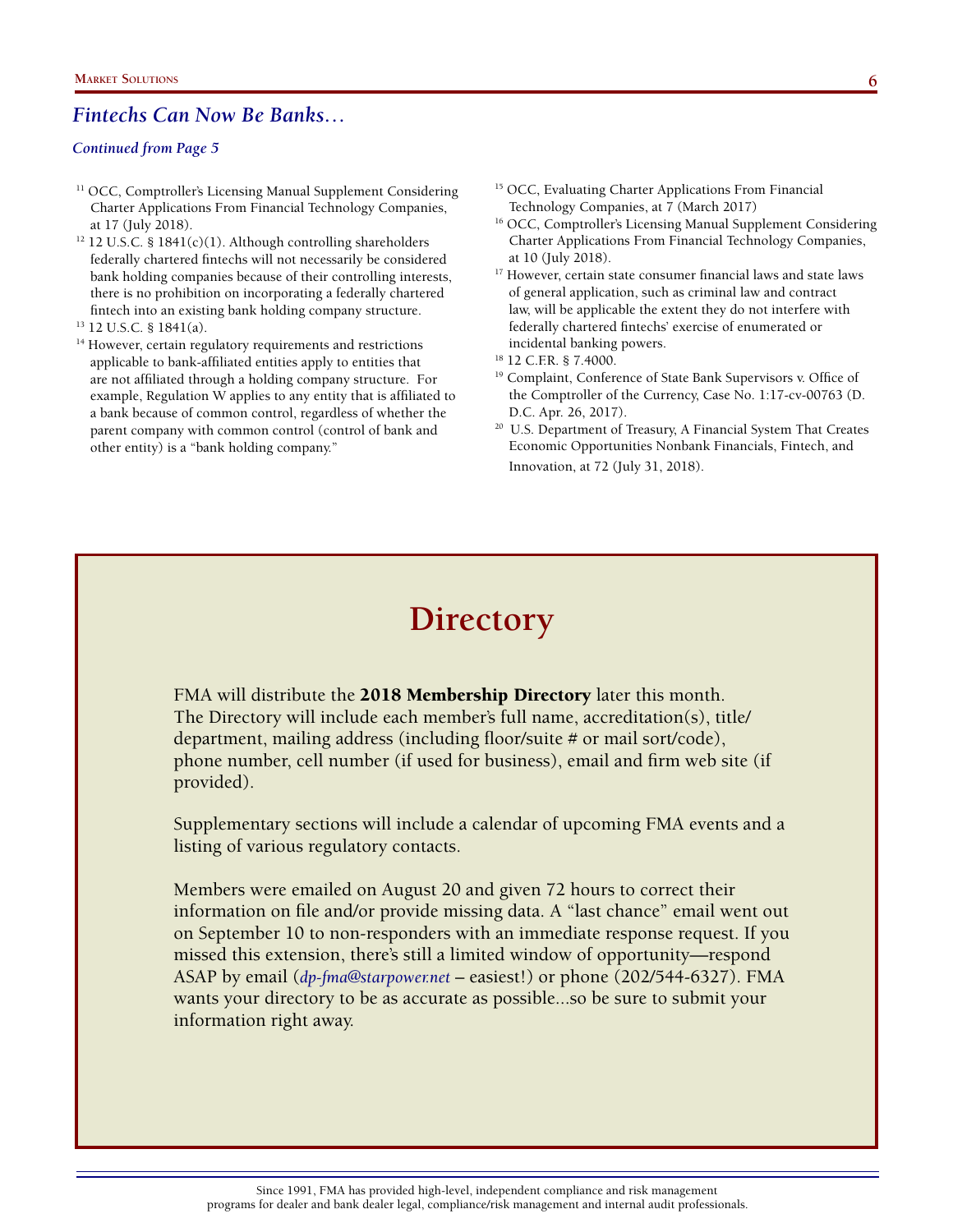#### *Continued from Page 2*

municipal obligations that it believes meet the statutory criteria for inclusion in HQLA" under the EGRRCPA.

For the Guidance issued jointly by the Agencies, please see: *https://www.fdic.gov/news/news/ press/2018/pr18044a.pdf?source=govdelivery&utm\_ medium=email&utm\_source=govdelivery*. For the Guidance issued by the Federal Reserve, please see: *https://www.federalreserve.gov/newsevents/pressreleases/ files/bcreg20180706a1.pdf*.

*HVCRE Exposures: New Regulatory Guidance* Section 214 of the EGRRCPA clarified the treatment of acquisition, development, and construction (ADC) loans characterized as high-volatility commercial real estate (HVCRE) exposures under the capital rules. Classification as an HVCRE exposure requires ADC loans to be risk-weighted at 150% under the capital rules, rather than the 100% risk-weighting accorded to other commercial loans. The new legislation provides that, to be subject to the 150% risk weight, HVCRE exposures must meet a new, narrower definition of "HVCRE ADC loans." In other words, unless it meets the HVCRE ADC loan definition, a HVCRE exposure is subject to a 100% risk weight (unless it would carry another risk weight by reason of other circumstances, such as being in default).

On July 6, 2018, the federal banking agencies provided guidance on the impact of the legislative changes to the definition of HVCRE exposures (the "Joint Guidance"). Principal takeaways from the Guidance include the following:

- The legislative changes affecting the treatment of HVCRE exposures were effective immediately on May 24, 2018. As a result, depository institutions can assign the 150% risk weight to only those loans that meet the definition of "HVCRE ADC loans" under the statute.
- When reporting HVCRE exposures on their call reports, depository institutions may use available information to estimate and report as HVCRE exposures those loans that meet the definition of an "HVCRE ADC loan." Depository institutions may refine these estimates as new information becomes available, but will not be required to amend previously filed reports. The Joint Guidance provides an invitation for banks to re-characterize as non-HVCRE exposures (using

the new definition) those ADC loans previously reported as HVCRE exposures under the old definition, provided information is available to justify the re-characterization.

- Alternatively, depository institutions can continue to risk-weight and report HVCRE exposures according to the definition currently contained in the instructions to the call report (in other words, the definition under the old regime), pending further action from the federal banking agencies.
- Bank holding companies, savings and loan holding companies, and intermediate holding companies are permitted to estimate and report HVCRE exposures on Schedule HC-R, Part II of the FR Y-9C in a manner consistent with the approach taken by their subsidiary depository institutions, in conformance with the new law.

For our client alert regarding discussing the Joint Guidance, see: *https://media2.mofo.com/ documents/180712-hvcre-exposures.pdf*.

*Treasury Issues Report Regarding Nonbank Financials, Fintech, and Innovation*

On July 31, 2018, the U.S. Department of the Treasury ("Treasury") issued a press release announcing a report entitled "Nonbank Financials, Fintech, and Innovation" (the "Report"). The Report is the fourth and final in a series of reports prepared by Treasury in response to President Trump's February 2017 Executive Order 13772 ("Executive Order"). *(Continued on Page 8)*

### **FMA Welcomes** *More* **New Members!**

|                            | Mary Alice Donner Farm Credit Administration   |
|----------------------------|------------------------------------------------|
| Linda Filardi Capital One  |                                                |
| Jerry Flanagan Wells Fargo |                                                |
|                            | Eric Friedberg Stroz Friedberg, an Aon company |
|                            | Ledina Gocaj Davis Polk & Wardwell LLP         |
|                            | David Grahn Farm Credit Administration         |

Since 1991, FMA has provided high-level, independent compliance and risk management programs for dealer and bank dealer legal, compliance/risk management and internal audit professionals.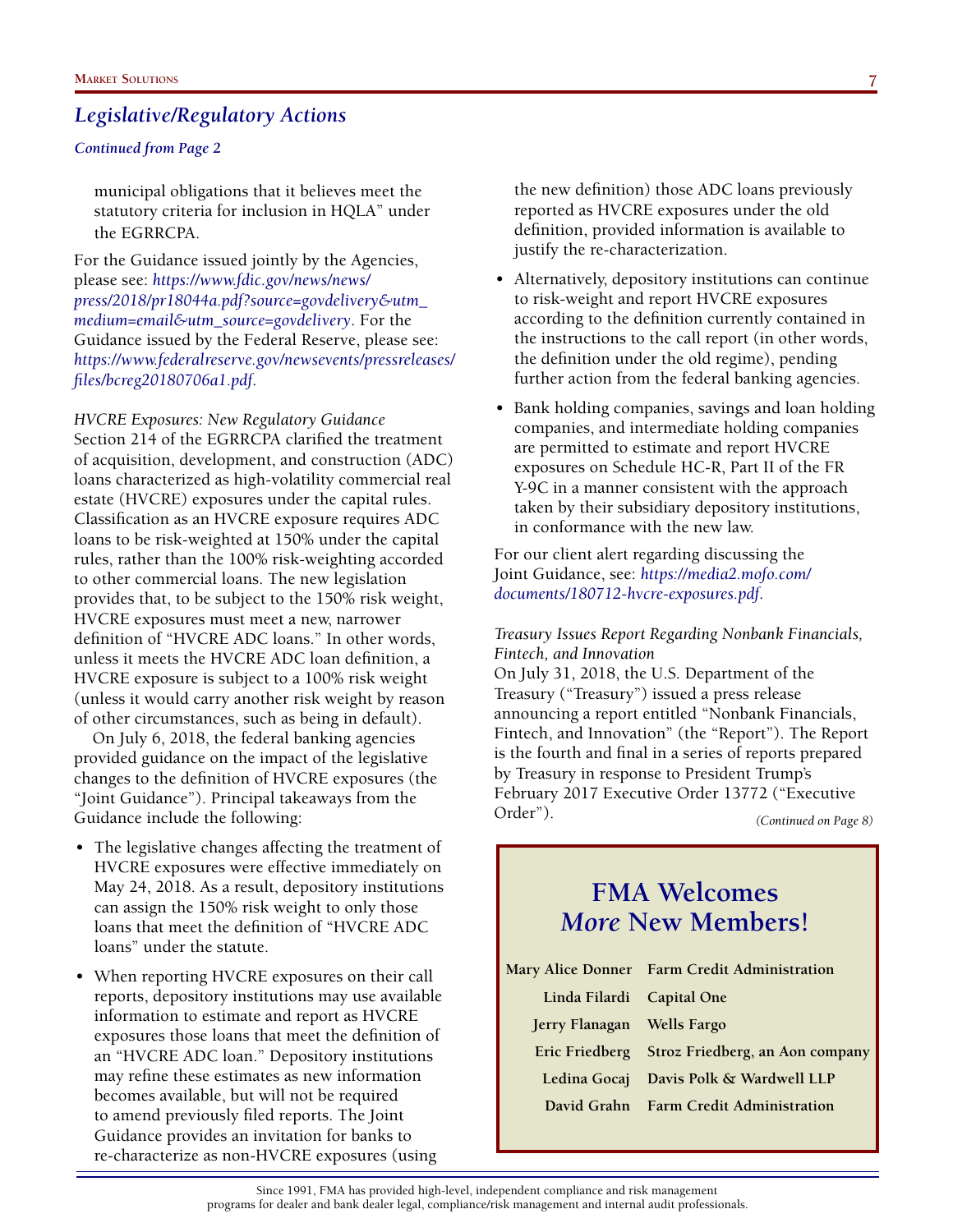#### *Continued from Page 7*

In response to the Executive Order, and consistent with other reports in the series, the Report identifies laws, treaties, regulations, guidance, reporting, and recordkeeping requirements, as well as other government policies that promote or inhibit federal regulation of the U.S. financial system in a manner consistent with certain core principles enumerated in the Executive Order.

The following are some highlights from the Report:

- **Consumer Access to Account Data.** Treasury makes several recommendations, including removal of legal and regulatory uncertainties that currently limit financial services companies and data aggregators from establishing data-sharing agreements, which would move firms away from screen-scraping to more secure and efficient methods of data access. Treasury recommends a solution developed in conjunction with the private sector that addresses data sharing, standardization, security, and liability issues.
- **Data Security.** Treasury recommends that Congress enact a federal data security and breach notification law.
- **OCC Special Purpose National Bank Charter.** Treasury encourages the OCC to develop a special purpose national bank charter. Shortly after Treasury's release of the Report, the OCC announced that it would begin accepting applications for such charters.
- **Third-Party Guidance.** Treasury recommends that the federal banking agencies coordinate a review of third-party guidance through a notice and comment process, to further harmonize their guidance with a greater emphasis on (1) improving the current tailoring and scope of application of guidance for third-party vendors to improve the efficiency of oversight, and (2) enabling innovations in a safe and prudent manner.
- **Marketplace Lending.** Treasury recommends that Congress codify the "valid when made" doctrine and the role of the bank as the "true lender" of loans it makes.
- **Short-Term Small-Dollar Loans.** Treasury recommends that the Bureau of Consumer Financial Protection ("Bureau") rescind its

Payday Rule. Treasury also recommends that both federal and state banking regulators take steps to encourage prudent and sustainable short-term small-dollar installment lending by banks.

- **Debt Collection.** Treasury recommends that the Bureau establish minimum effective federal standards for third-party debt collectors, including standards for the information that must be transferred with the debt for purposes of thirdparty collection or sale.
- **New Credit Models and Data.** Treasury recommends that regulators further enable the testing of new credit models and data sources that may support credit underwriting decisions.
- **Money Transmitters.** Treasury recommends that the states work to harmonize money transmitter requirements for licensing and supervisory examinations, and that the Bureau provide more flexibility regarding the issuance of remittance disclosures.
- **Federal Reserve Faster Payments.** Treasury encourages the Federal Reserve to move quickly in facilitating a faster retail payments system, including by considering development of a realtime settlement service that would allow for more efficient and widespread access to innovative payment capabilities.

*(Continued on Page 9)*

### **FMA Welcomes** *More* **New Members!**

|                           | Julian Hammar Morrison & Foerster LLP                        |
|---------------------------|--------------------------------------------------------------|
| <b>Bret Hester TIAA</b>   |                                                              |
|                           | Megha Kalbag Milbank, Tweed, Hadley<br>& McCloy LLP          |
|                           | Catherine Leef Martin Milbank, Tweed, Hadley<br>& McCloy LLP |
|                           | Jordan Milev NERA Economic Consulting                        |
| Jonathan Olin Capital One |                                                              |
|                           | Robert Pargac Promontory, an IBM Company                     |
|                           |                                                              |

Since 1991, FMA has provided high-level, independent compliance and risk management programs for dealer and bank dealer legal, compliance/risk management and internal audit professionals.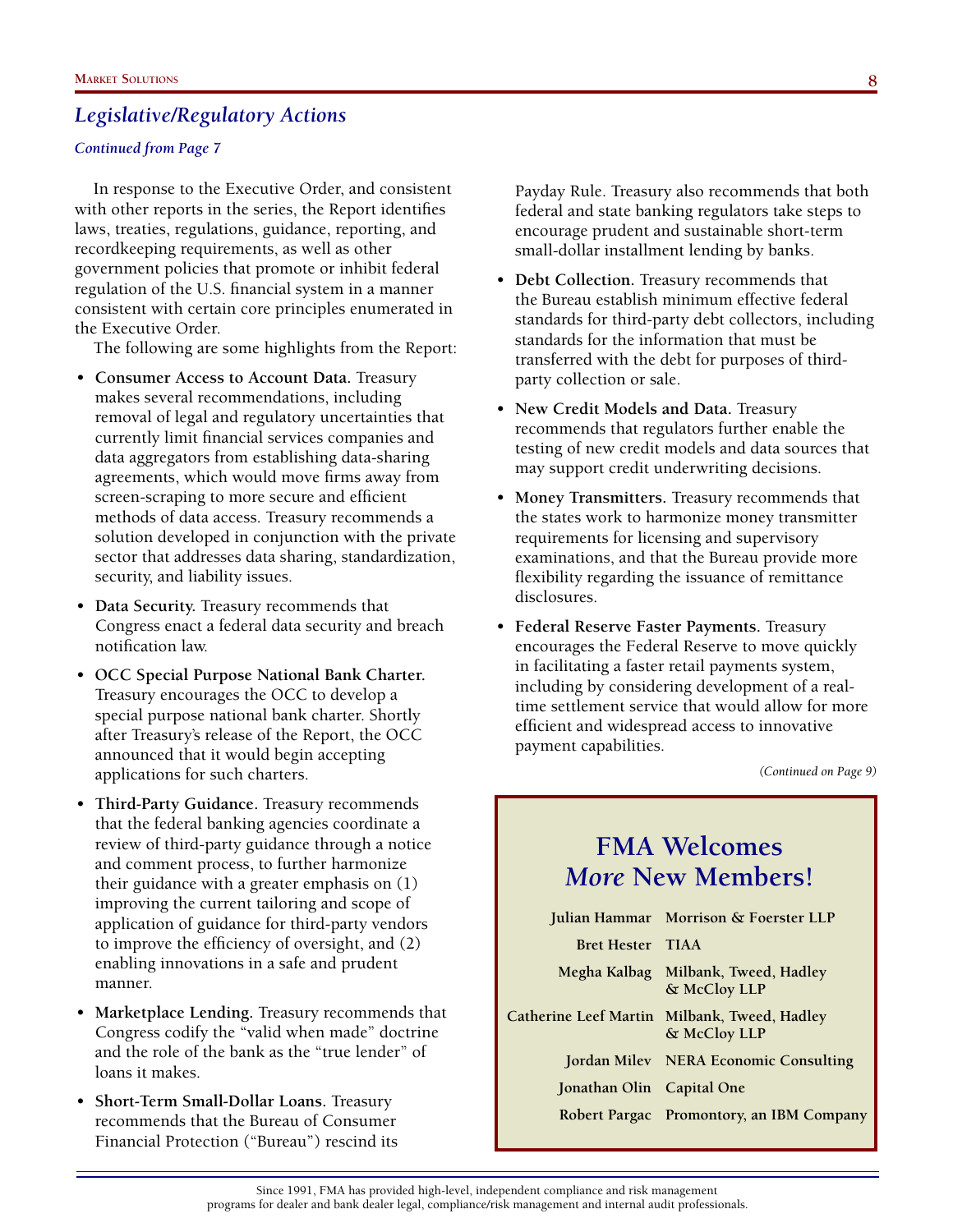#### *Continued from Page 8*

• **Regulatory Sandboxes.** Treasury recommends that federal and state financial regulators establish a unified solution that coordinates and expedites regulatory relief under applicable laws and regulations to permit meaningful experimentation for innovative products, services, and processes.

For our client alert regarding discussing the Report, see: *https://media2.mofo.com/documents/180806 treasury-occ-fintech.pdf.*

*OCC Begins Accepting Applications for Fintech Charter* On July 31, 2018, the Office of the Comptroller of the Currency (OCC) announced that it would begin accepting applications for special purpose national bank charters from companies that are engaged in the business of banking, but do not take deposits. The OCC press release was accompanied by a "Policy Statement on Financial Technology Companies' Eligibility to Apply for National Bank Charters" and a Supplement to the Comptroller's Licensing Manual, titled "Considering Charter Applications From Financial Technology Companies" ("Supplement").

Notably, the special purpose national bank charter would not be permitted to accept deposits, which means that the bank holding company limitations on permissible activities would not apply to parent companies of chartered entities.

The Supplement sets forth key considerations for agency review of the charter application, including evaluation of:

- Whether the applicant's organizers, managers, and directors are well qualified, with diverse experience in relevant areas, and whether they have experience in highly regulated industries, including experience needed to implement the proposed bank's business plan.
- The applicant's business plan, which should describe the bank's proposed activities, define the market that the proposed bank plans to serve and the products and services it will offer, establish the bank's written goals and objectives, explain how the bank will organize its resources to meet its goals and measure its progress, and articulate a clear path and timeline to profitability.
- The business plan's description of the proposed bank's risk management framework to identify, measure, monitor, and control risks and the plan's

description of the bank's proposed internal system of controls to monitor and mitigate risk, including management information systems.

- The applicant's risk assessment, which should demonstrate a realistic understanding of risk, describe management's assessment of all risks inherent in the proposed business model and products and services, and set out the degree of risk the bank intends to assume (i.e., its risk appetite) and how it would manage the identified risks.
- The applicant's capital, the minimum and ongoing levels of which should be commensurate with the risk and complexity of the proposed activities, as well as its liquidity profile and funds management.
- The applicant's commitment to financial inclusion.
- The applicant's contingency plan, which should address significant financial stress that could threaten the viability of the bank and outline strategies for restoring the bank's financial strength and options for selling, merging, or liquidating the bank in the event the recovery strategies are not effective.

For our client alert regarding discussing the OCC's action, see: *https://media2.mofo.com/ documents/180806-treasury-occ-fintech.pdf.* 

*Federal Agencies Issue Joint Statement Reaffirming That Supervisory Guidance Is Not Law*  On September 11, 2018, the federal banking agencies and the Bureau issued a joint statement on the role *(Continued on Page 10)*

### **FMA Welcomes** *More* **New Members!**

|  | Jim Pastore Debevoise & Plimpton LLP           |
|--|------------------------------------------------|
|  | Nancy Perkins Arnold & Porter Kaye Scholer LLP |
|  | John Pinto Renaissance Regulatory Services     |
|  | Gil Rudolph Greenberg Traurig, LLP             |
|  | Kim Roberts King & Spalding International LLP  |

Since 1991, FMA has provided high-level, independent compliance and risk management programs for dealer and bank dealer legal, compliance/risk management and internal audit professionals.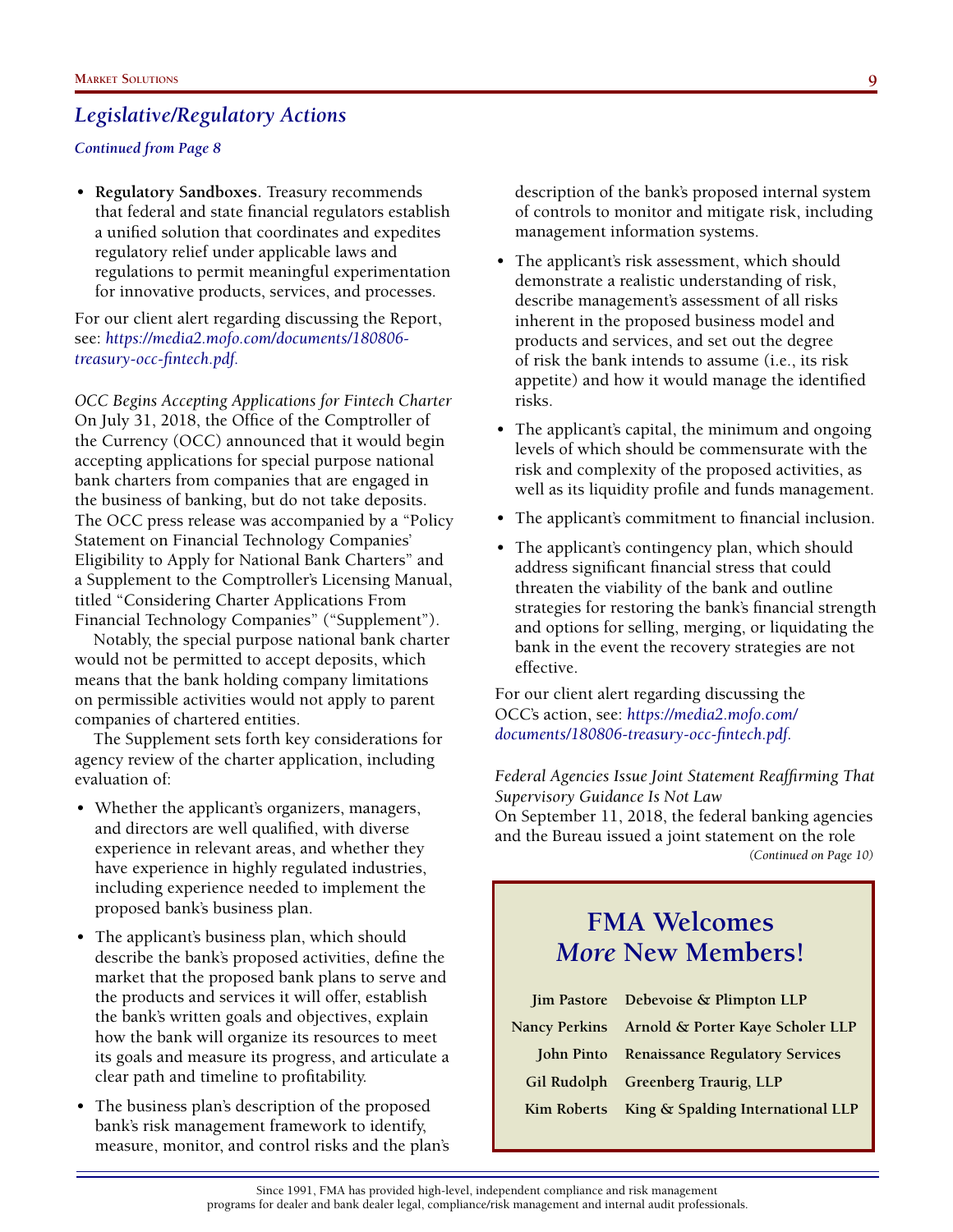#### *Continued from Page 9*

of supervisory guidance for regulated institutions. The joint statement reaffirms the historic role of supervisory guidance. Specifically, the joint statement emphasizes that supervisory guidance "does not have the force and effect of law," and that "the agencies do not take enforcement actions based on supervisory guidance." The agencies contrasted supervisory guidance with regulations "that generally have the force and effect of law [and that] generally take effect only after the agency proposes the regulation to the public and responds to comments on the proposal in a final rulemaking document."

For our client alert on the joint statement by federal agencies on supervisory guidance, please visit: *https:// media2.mofo.com/documents/180912-supervisoryguidance.pdf.* 

### **Bureau of Consumer Financial Protection Update**

*Citibank Agrees to Settlement Concerning Rate Re-evaluation Practices*

On June 29, 2018, Citibank reached a settlement with the Bureau under which the bank must refund \$335 million to customers for violations of the Truth in Lending Act and Regulation Z. The Bureau alleged that Citibank failed to re-evaluate and reduce the annual percentage rates (APRs) for 1.75 million consumer credit card accounts over eight years. Citibank also failed to maintain reasonable policies and procedures to conduct re-evaluations of the APR, as required under Regulation Z. According to the Bureau's press release, the Bureau did not assess civil money penalties against Citibank based on a number of factors, including that Citibank self-identified and self-reported the violations to the Bureau, and selfinitiated remediation to affected consumers.

### *TCF National Bank Agrees to Settlement Related to Overdraft Services*

On July 20, 2018, the Bureau filed a proposed settlement with TCF National Bank ("TCF") regarding the claims related to TCF's marketing and sales of overdraft services arising under the Consumer Financial Protection Act (CFPA). Related claims arising under the Electronic Fund Transfer Act and Regulation E were dismissed by the district court in September 2017. The proposed settlement resolves the remaining claims, which

alleged deceptive and abusive conduct under the CFPA. Specifically, the Bureau alleged that TCF's application process obscured from consumers the overdraft fees it charged for one-time debit purchases and ATM withdrawals. The Bureau also alleged that TCF misled consumers by implying that providing consent to these overdraft fees was mandatory for new customers to open an account. Under the terms of the proposed settlement, TCF will pay \$25 million in restitution and a \$5 million civil money penalty, which was adjusted to account for a \$3 million penalty imposed by the OCC in a related settlement.

#### *The Bureau Amends Regulation P with the GLBA Annual Notice Exception*

On August 17, 2018, the Bureau published a final rule amending its Regulation P to include an exception to the Gramm-Leach-Bliley Act (GLBA) annual privacy notice obligation. Nearly three years ago, the Fixing America's Surface Transportation Act (FAST Act) amended the GLBA to provide for such an exception. Specifically, a financial institution is not required to provide an annual privacy notice to its customers if: (1) the institution shares nonpublic personal information (NPI) about customers with nonaffiliated third parties only to the extent

*(Continued on Page 11)*

### **FMA Welcomes** *More* **New Members!**

| Shigeru Shimizu Bank of Japan |                                                       |
|-------------------------------|-------------------------------------------------------|
| Eulonda Skyles Capital One    |                                                       |
|                               | Nicholas Smith Milbank, Tweed, Hadley<br>& McCloy LLP |
|                               | Michael Spafford Paul Hastings LLP                    |
|                               | <b>Jennifer Talbert</b> Morrison & Foerster LLP       |
|                               | Sarah Vigneron Renaissance Regulatory Services        |
|                               |                                                       |
| Cal Waits Citibank            |                                                       |
| Tommy Watkins Wells Fargo     |                                                       |
|                               | Jeremiah Williams Ropes & Gray LLP                    |
|                               | Zachary Zweihorn Davis Polk & Wardwell LLP            |

Since 1991, FMA has provided high-level, independent compliance and risk management programs for dealer and bank dealer legal, compliance/risk management and internal audit professionals.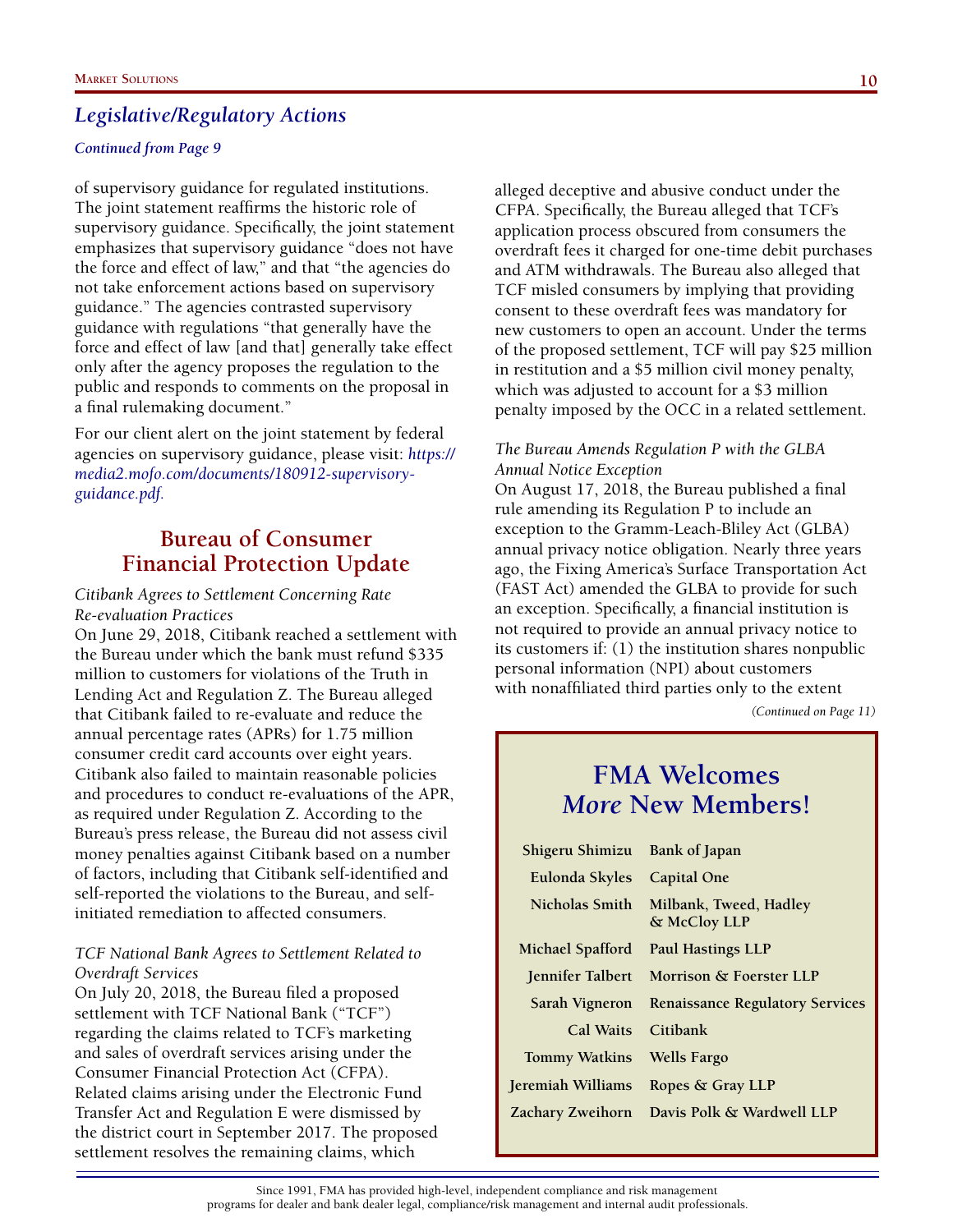#### *Continued from Page 10*

permitted by exceptions in the GLBA or Regulation P, and (2) the financial institution has not changed its policies and practices with respect to disclosing NPI from those described in the most recent privacy notice sent to customers. The Bureau's amendment to Regulation P aligns the regulation with the GLBA, as amended by the FAST Act. The final rule took effect on September 17, 2018, but as a practical matter, the exception to the annual notice obligation had been effective since the enactment of the FAST Act.

For our client alert on the amendment to Regulation P, please visit: *https://media2.mofo.com/ documents/180828-cfpb-fast-act.pdf.*

#### *The Bureau Proposes Revisions to Its Trial Disclosure Program*

On September 10, 2018, the Bureau proposed revisions to its existing Policy to Encourage Trial Disclosure Programs ("Policy"). The Policy, created in 2013 under authority granted to the Bureau by the DFA, permits approved entities to conduct trial disclosure programs to improve existing disclosures and provides a safe harbor or waiver from complying with the corresponding regulatory requirements. However, the Bureau noted that the Policy has "failed to effectively encourage trial disclosure programs" and the Bureau has yet to approve a program since the Policy's inception. The Bureau's proposed revisions are intended to encourage companies to conduct trial disclosure programs and create a "disclosure sandbox." The revised Policy would streamline the application and review process; grant or deny applications within 60 days of submission; establish an expected two-year time frame for the testing of disclosures; specify procedures for permitting companies to continue to use disclosures that test successfully; and promote coordination with state regulators so that entities participating in state regulatory sandboxes can also participate in the Bureau's disclosure sandbox, without applying separately to the Bureau. The Bureau requested comments on the proposed Policy revisions by October 10, 2018. ■

*\*Jeremy R. Mandell, Elyse S. Moyer, and Mark R. Sobin contributed to this column.*

### **CFTC** Watch For

CFTC Press Release 7771-18 (August 21, 2018) – The CFTC unanimously approved final amendments clarifying and simplifying its regulations governing chief compliance officer duties and annual compliance reporting requirements for futures commission merchants, swap dealers and major swap participants. The amendments clarify a CCO's duties by providing reasonable standards and guidance on effective compliance. The amendments also modify the CCO annual report content and submission requirements to reduce report preparation burdens while also making the reports more effective. By adopting these amendments, the CFTC is also further synchronizing the CCO regulations with the comparable regulations adopted by the SEC for security-based swap dealers. The further convergence of the two regimes will allow greater efficiencies for the market intermediaries registered with both agencies.

CFTC Press Release 7756-18 (July 16, 2018) – The CFTC issued a Customer Advisory warning customers to use caution and do extensive research before purchasing virtual coins or tokens, including those that are self-described as "utility coins," or "consumption coins." The advisory, titled "Use Caution When Buying Digital Coins or Tokens," warns customers to view any promises or guarantees of future value as a "red flag." Since this market is still very new, there is no commonly accepted standard to assigning a value on a particular virtual coin or token. This is an important reason to beware of coins or tokens sold today with the claim that they can buy goods, services, or platform access in the future.

### **FDIC**

FDIC Press Release (September 13, 2018) – The FDIC is seeking comment on a proposed rule to implement

*(Continued on Page 12)*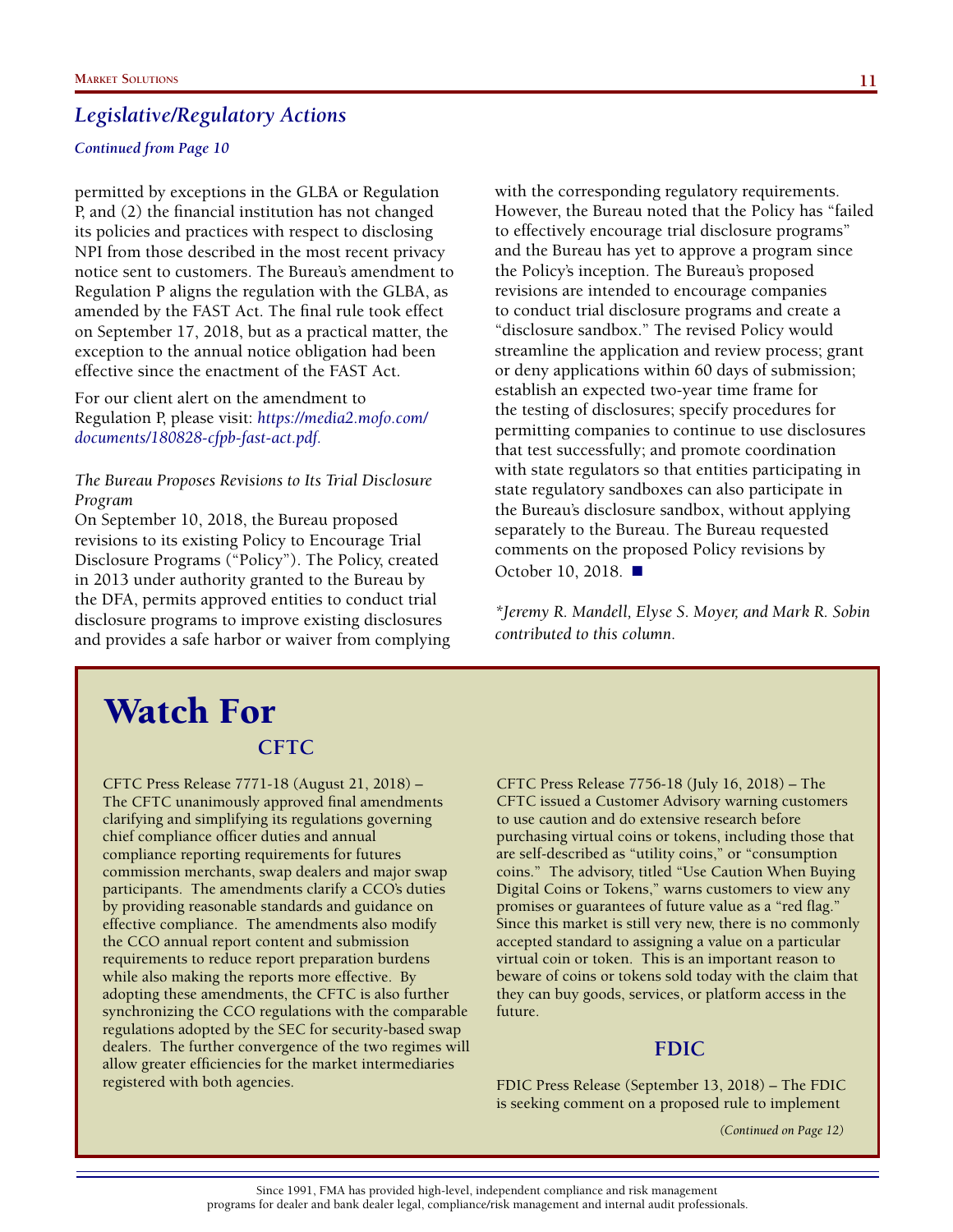# Watch For *(Continued from page 11)*

Section 202 of the Economic Growth Act to exempt certain reciprocal deposits from being considered as brokered deposits for certain insured institutions. This rulemaking is the first of a two-part effort the FDIC plans to take to revisit the brokered deposit rules. For the second part, the FDIC plans to seek comments later this year on the agency's overall brokered deposit and rate cap regulations. Comments on the proposed rule to implement Section 202 of the Economic Growth Act on reciprocal deposits will be accepted for 30 days after publication in the *Federal Register*.

### **Federal Reserve Board**

Federal Reserve Press Release (September 11, 2018) – Five federal agencies issued a joint statement explaining the role of supervisory guidance for regulated institutions. The statement from the agencies (FRB, BCFP [fka CFPB], FDIC, NCUA & the OCC) confirms that supervisory guidance does not have the force and effect of law, and the agencies do not take enforcement actions based on supervisory guidance. The joint statement explains that supervisory guidance can outline the agencies' supervisory expectations or priorities and articulate the agencies' general views regarding appropriate practices for a given subject area.

Federal Reserve Press Release (August 23, 2018) – Federal banking agencies issued interim final rules expanding examination cycles for qualifying small banks and U.S. branches and agencies of foreign banks (generally increased from \$1 billion in total assets to \$3 billion). Comments will be accepted for 60 days after the interim final rules' publication in the *Federal Register*.

Federal Reserve Press Release (August 22, 2018) – Three federal banking agencies issued an interim final rule regarding the treatment of certain municipal securities as high-quality liquid assets. The Economic Growth Act requires the agencies to treat a municipal obligation as a high-quality liquid asset under their liquidity coverage ratio rules if that obligation is considered "liquid and readily-marketable" and "investment grade." This interim final rule takes effect upon publication in the *Federal Register* and comments will be accepted for 30 days after the interim final rule's publication in the *Federal Register*.

Federal Reserve Press Release (July 6, 2018) – The FRB issued a statement describing how, consistent

with the recently enacted Economic Growth Act, the Board will no longer subject primarily smaller, less complex banking organizations to certain Board regulations, including those relating to stress testing and liquidity. The Board's statement also provides guidance on the Board's implementation of other Economic Growth Act changes, including those relating to assessments and high volatility commercial real estate exposures. The Board will take the positions described in the statement in the interim until the Board incorporates the Economic Growth Act's changes into its regulations.

### **FINRA**

FINRA Regulatory Notice 18-31 (September 14, 2018) – This Notice provides firms with information regarding recent guidance issued by staff of the SEC's Division of Trading and Markets regarding the use of third-party recordkeeping services.

FINRA Regulatory Notice 18-29 (September 12, 2018) – FINRA is issuing this Notice to remind firms of their obligations under the FINRA trade reporting rules and other applicable FINRA and SEC rules when effecting over-the-counter trades in equity securities on a "net" basis.

FINRA Regulatory Notice 18-27 (September 6, 2018) – Effective October 1, 2018, FINRA is restructuring its representative-level qualification examination program. As part of this restructuring, FINRA has developed the Securities Industry Essentials examination and revised nine of its existing representative-level qualification examinations. FINRA has also eliminated seven representative-level examinations that have become outdated or have limited utility. In addition, FINRA has (1) set the fee for the SIE examination; (2) revised the fees for the representative-level examinations that FINRA is retaining; and (3) revised the administration and delivery fee for the Municipal Securities Representative (Series 52) examination.

FINRA Regulatory Notice 2018-25 (August 13, 2018) – FINRA is issuing this notice to remind Alternative Trading Systems of their supervision obligations. As registered broker-dealers and FINRA members ATSs—like other broker-dealer trading platforms—are required to maintain

> *(Continued on Page 15) (Continued on Page 13)*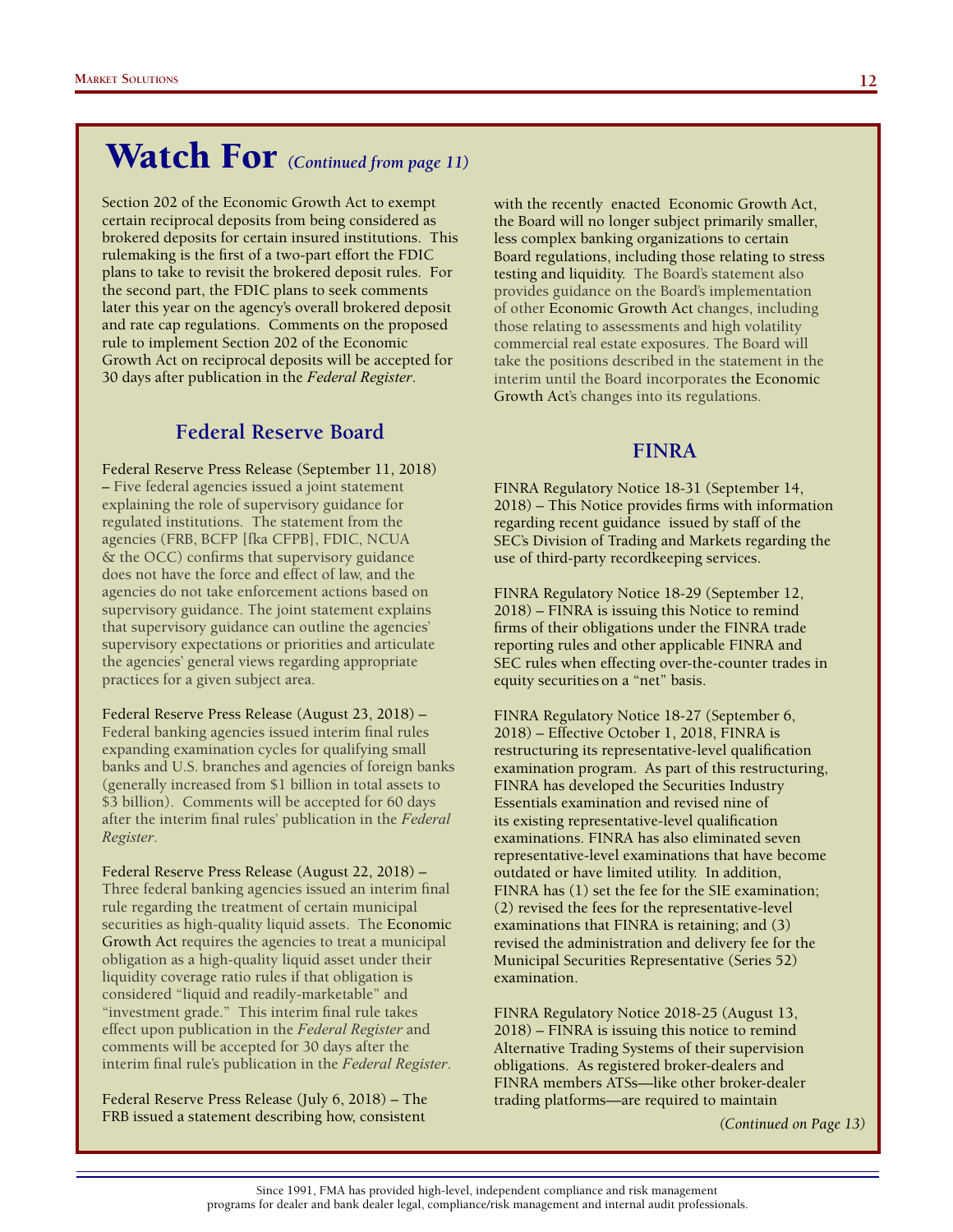# Watch For *(Continued from page 12)*

supervisory systems that are reasonably designed to achieve compliance with applicable securities laws and regulations, and with applicable FINRA rules including, for example, rules on disruptive or manipulative quoting and trading activity.

FINRA Regulatory Notice 2018-24 (August 10, 2018) – FINRA has released an updated Security Futures Risk Disclosures Statement to replace the one that was originally issued in 2002, and a new integrated supplement. The implementation date of the Updated Statement and 2018 Supplement is September 5, 2018.

FINRA Special Notice (July 30, 2018) – FINRA requests comments on financial technology innovation in the broker-dealer industry including how FINRA can support fintech development consistent with its mission. FINRA also requests specific comment on certain fintech areas, including the provision of data aggregation services, supervisory processes concerning the use of artificial intelligence, and the development of a taxomony-based machine-readable rulebook.

FINRA Information Notice (July 13, 2018) – FINRA has received reports of member firms receiving telephone calls from persons claiming to work for FINRA in an attempt to deceive firms into revealing confidential information. Firms that receive telephone calls or emails purportedly from someone at FINRA requesting *any* type of information should use caution and verify the identity of the caller or sender before providing any information or responding to an email.

FINRA Regulatory Notice 18-20 (July 6, 2018) – FINRA is monitoring developments in the digital asset marketplace and is undertaking efforts to ascertain the extent of FINRA member involvement related to digital assets. FINRA is issuing this notice to encourage each member to promptly notify FINRA if it, or its associated persons or affiliates, currently engages, or intends to engage, in any activities related to digital assets, such as cryptocurrencies and other virtual coins and tokens.

### **MSRB**

MSRB Press Release (September 19, 2018) – The MSRB filed with the SEC a proposed rule change to amend MSRB Rule G-3, on professional qualification requirements, to enhance the professional qualification standards for municipal advisor professionals who act in a principal capacity at their firms. The proposed amendments to Rule G-3, in part, will require

municipal advisor principals to pass both the existing MSRB Municipal Advisor Representative Qualification Examination (Series 50) and a new Municipal Advisor Principal Qualification Examination (Series 54) to be appropriately qualified as a municipal advisor principal. The MSRB anticipates offering a pilot version of the Series 54 examination from February 2019 through June 2019. Any municipal advisor principal will be able to take the pilot exam during the pilot period. Thereafter, when the permanent version of the Series 54 examination becomes available, all municipal advisor principals will have one year to become appropriately qualified by taking and passing the exam.

MSRB Notices 2018-24 & 25 (September 17, 2018) – The MSRB published *FAQs Regarding the Use of Municipal Advisory Client Lists and Case Studies Under MSRB Rule G-40, on Advertising by Municipal Advisors* providing further explanation of Rule G-40, particularly with respect to a municipal advisor's use of municipal advisory client lists and case studies. The MSRB also is publishing a request for comment on draft guidance regarding the content standards under Rule G-40. Comments are due October 17, 2018.

MSRB Notice 2018-22 (September 7, 2018) – The MSRB is seeking comment on draft interpretive guidance related to "pennying" and draft amendments to existing guidance on best execution relating to the posting of bid-wanteds on multiple trading platforms. In addition, the MSRB also seeks comment as to whether there are other secondary market trading practices that could benefit from additional regulatory guidance or clarity, or whether there are any MSRB requirements related to secondary market trading practices that commenters may feel are no longer necessary and could be removed from and/ or amended in MSRB rules. Comments should be submitted no later than November 6, 2018.

MSRB Press Release (August 27, 2018) – The MSRB published a request for information on the accessibility, methodology and utility of the yield curves and other benchmarks currently available in the municipal market. Answers to questions posed in the request for information and any supporting data should be submitted to the MSRB no later than November 27, 2018.

MSRB Press Release (August 21, 2018) – The MSRB said it supports a decision by the SEC that will result in issuers of municipal securities and obligated

*(Continued on Page 14)*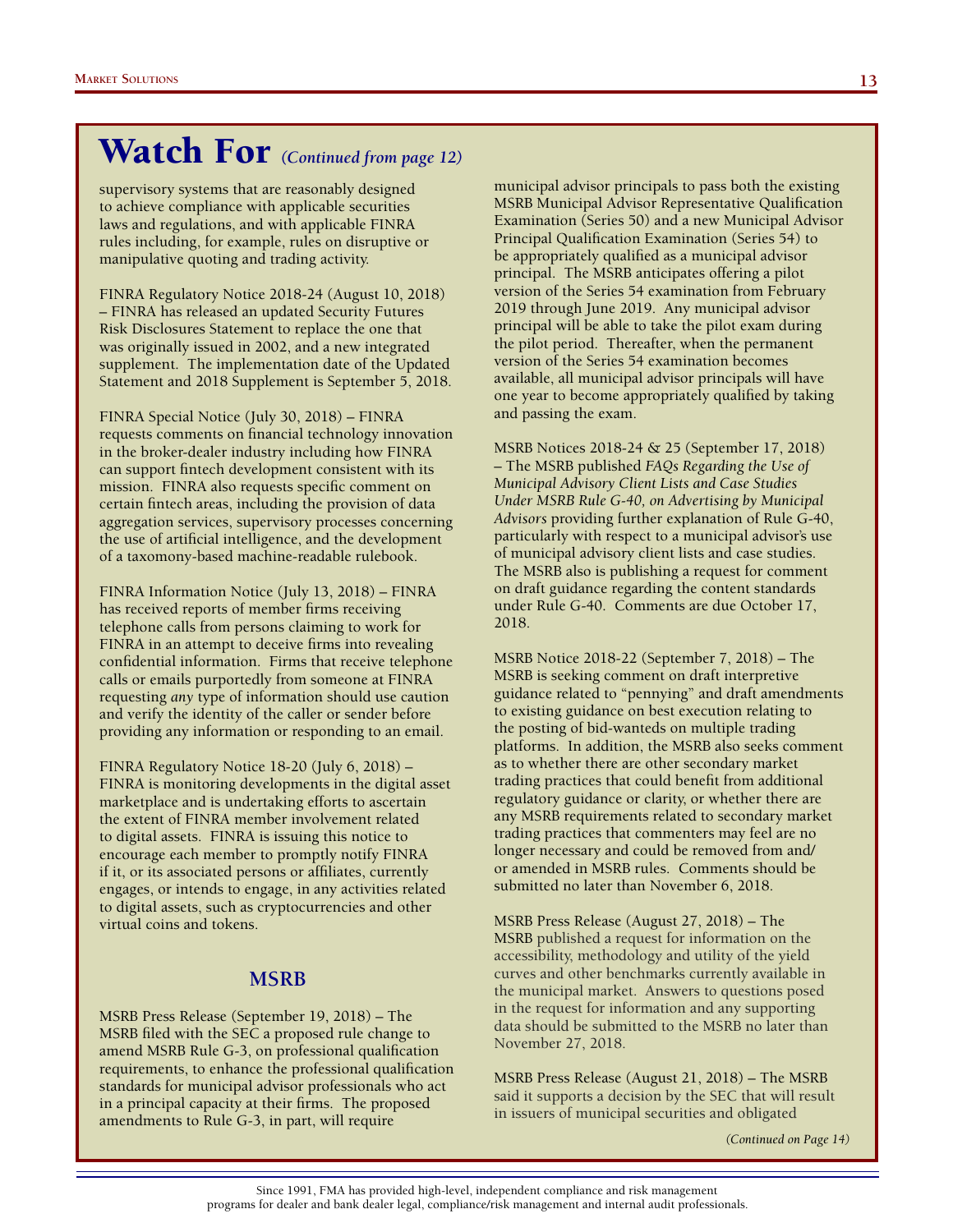# Watch For *(Continued from page 13)*

persons publicly disclosing additional information about bank loans and other material financial obligations, certain material terms in connection with financial obligations, and specified events that reflect financial difficulties. The SEC decision to amend its Rule 15c2-12, designed to ensure the public availability of certain disclosures about municipal securities, means that additional information about bond issuers will be available on the MSRB's Electronic Municipal Market Access website. The MSRB is in the process of updating the EMMA website to accept and display the new disclosures. EMMA currently accepts and displays bank loan and alternative financing disclosures on a voluntary basis. Under Rule 15c2-12, municipal securities underwriters generally must secure an agreement from issuers and obligated persons to make publicly available certain ongoing information about the security. Examples include annual financial statements and the occurrence of certain material events. The new disclosures required by the SEC's action must be included in continuing disclosure agreements in connection with offerings that occur after the compliance date specified in the SEC's order (180 days following publication of the order in the *Federal Register*).

MSRB Notice 2018-18 (August 14, 2018) – The MSRB requests comment on a draft set of frequently asked questions regarding the use of social media by brokers, dealers or municipal securities dealers, as part of their municipal securities activities, or municipal advisors, as part of their municipal advisory activities. In particular, these draft FAQs illustrate the application to social media of MSRB G-21, on advertising by dealers, and of MSRB Rule G-40, on advertising by municipal advisors. Comments should be submitted no later than September 14, 2018.

MSRB Notice 2018-18 (August 14, 2018) – The MSRB is providing its *Compliance Advisory for Municipal Advisors* as a compliance resource to assist municipal advisors in their continuing compliance efforts. The Advisory highlights certain MSRB rules and provides considerations a municipal advisor could use in assessing its own policies and procedures for compliance with the applicable rules.

MSRB Notice 2018-17 (August 14, 2018) – The MSRB published its annual *Compliance Advisory for Brokers, Dealers and Municipal Securities Dealers*. This Compliance Advisory highlights certain MSRB rules and provides examples of compliance considerations a dealer could use in assessing its own policies and procedures for compliance with the applicable rules.

July 26, 2018 – The MSRB published a new compliance resource for municipal securities dealers to assist in their efforts to comply with provisions in MSRB Rules G-15 and G-30 related to mark-up disclosure and determining prevailing market price. Dealers may wish to use this resource to support their continuing compliance efforts and in assessments of their relevant policies and procedures. This compliance resource summarizes amendments to Rule G-15 and Rule G-30 that went into effect May 14, 2018 and relevant aspects of certain other key MSRB obligations. The compliance resource also offers considerations designed to assist dealers with continued compliance.

MSRB Notice 2018-16 (July 23, 2018) – Effective October 1, 2018, the rates of assessment for the MSRB's underwriting, transaction and technology fees under MSRB Rule A-13 will be reduced temporarily by approximately one-third to provide short-term limited relief to dealers. The lower assessment rate will apply only for activity that occurs during the period October 1, 2018 – December 31, 2018. Rates of assessment will revert to current levels effective January 1, 2019.

MSRB Press Release (July 19, 2018) – The MSRB requested comment on draft amendments to MSRB rules on syndicate practices and disclosure of information related to primary offerings. The request for comment includes several potential amendments to MSRB Rule G-11 regarding syndicate practices, including requiring senior syndicate managers to provide specified information to issuers and standardizing the process for issuing a "free-to-trade wire" to communicate to all syndicate members at the same time that the new issue is free to trade. The MSRB's request for comment also includes potential changes to MSRB Rule G-32 to, among other things, collect additional information on Form G-32 to support municipal market transparency efforts. Comments should be submitted no later than September 17, 2018.

MSRB Notice 2018-14 (June 27, 2018) – The MSRB requests comment from market participants and the public on a draft set of frequently asked questions related to the application of MSRB Rule G-40, on advertising by municipal advisors, to the use of municipal advisory client lists and

*(Continued on Page 15)*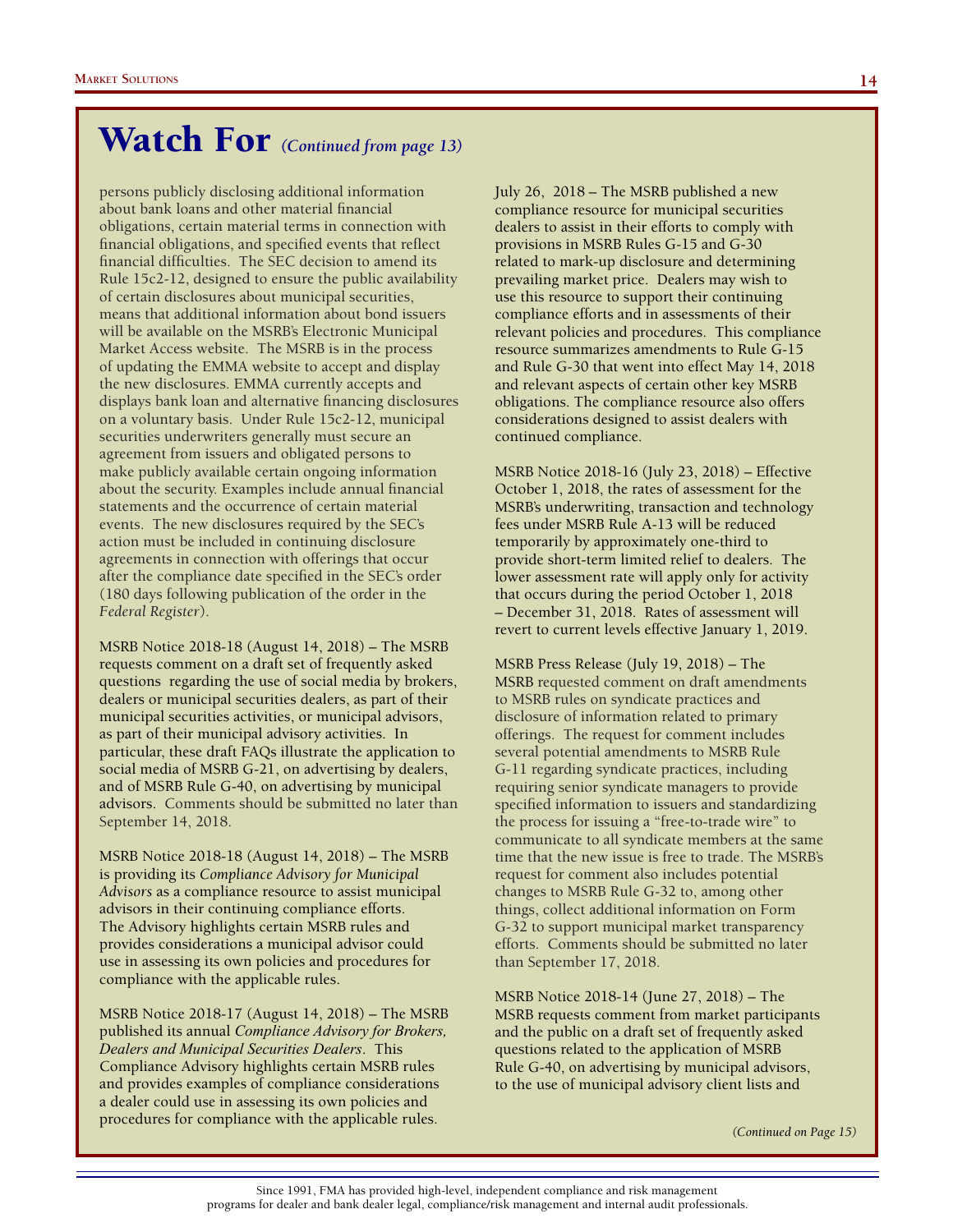# Watch For *(Continued from page 14)*

case studies by municipal advisors. This notice seeks information and insight from commenters to further inform the MSRB's development of the FAQs for planned publication. The MSRB invites market participants and the public to submit comments in response to this request, along with any other information that they believe would be useful to the MSRB in developing the FAQs through July 27, 2018.

### **OCC**

OCC Bulletin 2018-30 (September 19, 2018) – The OCC is proposing to amend its enforceable guidelines relating to recovery planning standards for insured national banks, insured federal savings associations, and insured federal branches (banks) in order to limit the application of the guidelines to the largest, most complex banks and thereby provide regulatory burden relief to smaller, less complex institutions.

OCC News Release 2018-78 (August 15, 2018) – The OCC released an update to the Bank Accounting Advisory Series. This edition of the BAAS reflects accounting standards issued by the Financial Accounting Standards Board on such topics as hedging and credit losses. Additionally, this edition includes recent answers to frequently asked questions from the industry and examiners. The OCC updates the BAAS annually.

OCC News Release 2018-74 (July 31, 2018) – The OCC announced it will begin accepting applications for national bank charters from nondepository financial technology (fintech) companies engaged in the business of banking. Qualifying fintech companies also may apply for federal charters under the OCC's authority to charter full-service national banks and other special purpose banks, such as trust banks, banker's banks, and credit card banks.

#### **SEC**

SEC Press Release 2018-173 (September 4, 2018) – Five federal financial regulatory agencies on extended until Oct. 17, 2018, the comment period for a proposed rule to simplify and tailor compliance requirements for the "Volcker rule." The Volcker rule generally restricts banking entities from engaging in proprietary trading and from owning or controlling hedge funds or private equity funds.

SEC Press Release 2018-158 (August 20, 2018) – The SEC adopted amendments to enhance transparency in the municipal securities market. The adopted amendments to Rule 15c2-12 of the Securities Exchange Act will focus on material financial obligations that could impact an issuer's liquidity, overall creditworthiness, or an existing security holder's rights. The compliance date for the amendments is 180 days after they are published in the *Federal Register*.

SEC Press Release 2018-143 (July 24, 2018) – The SEC voted to propose rule amendments to simplify and streamline the financial disclosure requirements applicable to registered debt offerings for guarantors and issuers of guaranteed securities, as well as for affiliates whose securities collateralize a registrant's securities. The proposed amendments to Rules 3-10 and 3-16 of Regulation S-X would focus disclosures on information that is material to investors given the specific facts and circumstances, make the disclosures easier to understand, and reduce the costs and burdens for registrants. By reducing compliance burdens, the proposed amendments should further encourage issuers to register debt offerings, and thus provide investors with additional protections that are not present in unregistered offerings. The proposal will have a 60-day public comment period following its publication in the *Federal Register*.

SEC Press Release 2018-136 (July 18, 2018) – The SEC announced it has voted to adopt amendments to Regulation ATS to enhance operational transparency and regulatory oversight of alternative trading systems that trade stocks listed on a national securities exchange. Certain ATSs will be required to file detailed public disclosures on new Form ATS-N which will be made publicly available on the Commission's website via the Commission's EDGAR system.

SEC Press Release 2018-135 (July 18, 2018) – The SEC issued final rules to amend Securities Act Rule 701, which provides an exemption from registration for securities issued by non-reporting companies pursuant to compensatory arrangements. As mandated by the Economic Growth Act, the amendment increases from \$5 million to \$10 million the threshold in excess of which the issuer is required to deliver additional disclosures to investors. In addition, the Commission is soliciting comment on possible ways to modernize rules related to compensatory arrangements in light of the significant evolution in both the types of compensatory offerings and the composition of the workforce since the *(Continued on Page 16)*

Since 1991, FMA has provided high-level, independent compliance and risk management programs for dealer and bank dealer legal, compliance/risk management and internal audit professionals.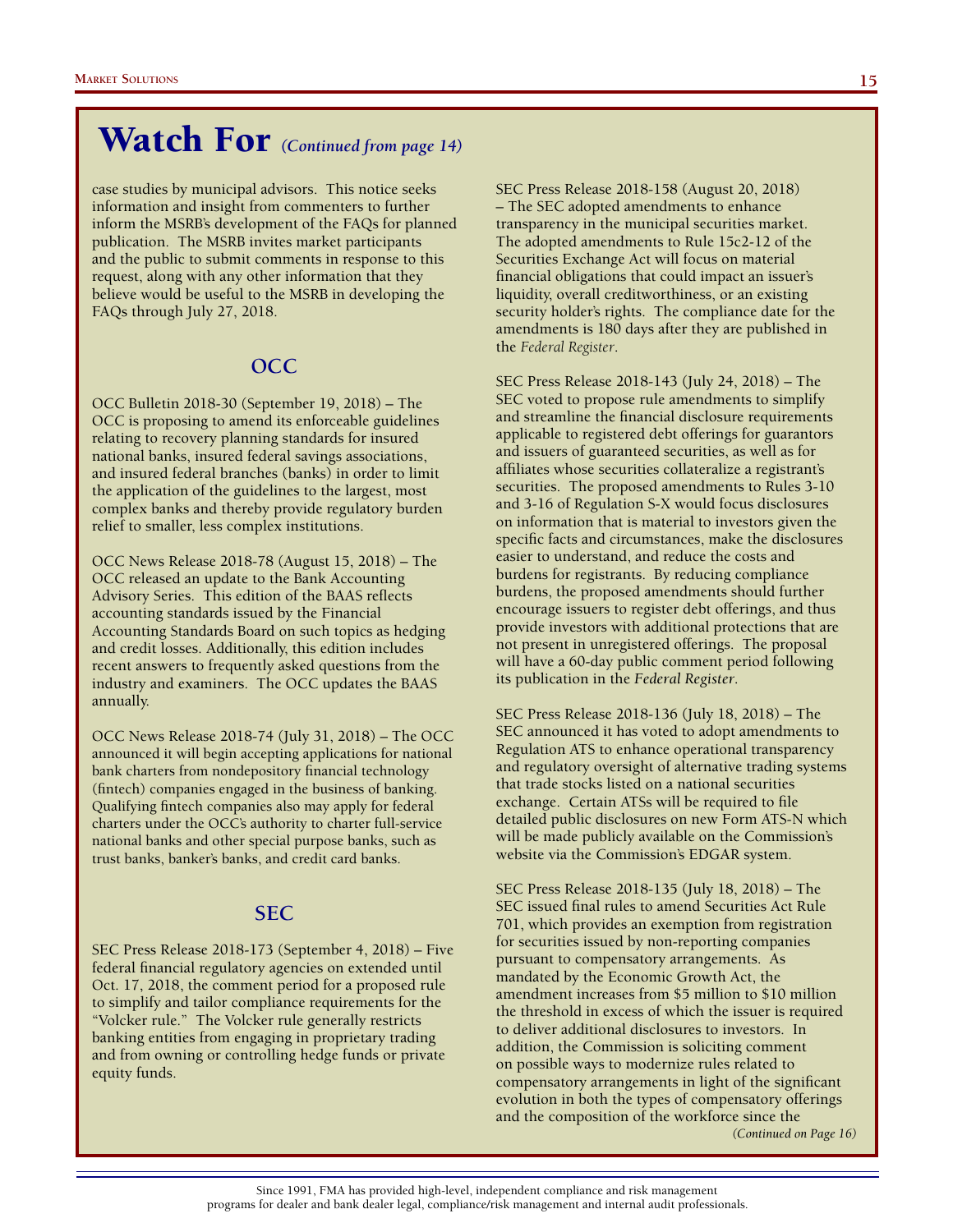# Watch For *(Continued from page 15)*

Commission last substantively amended these rules in 1999. The public comment period will remain open for 60 days following publication of the concept release in the *Federal Register*.

SEC Press Release 2018-121 (June 28, 2018) – The SEC approved several final and proposed rules in its latest open meeting, including : 1) adoption of amendments to modernize the definition of "smaller reporting company," which was established in 2008; 2) adoption of amendments to require the use of the Inline XBRL format in certain filings, which were proposed in 2017 and has been under study for many years; 3) a proposal that would permit certain exchange-traded funds to operate without first obtaining a fund-specific exemptive order from the Commission, which is a process that has not changed since the first ETF was approved in 1992; 4) adoption of amendments related to disclosures of liquidity risk management for open-end funds, which were proposed earlier this year; and 5) a proposal to amend rules that govern the Commission's whistleblower program. An archived webcast of the meeting will be available on *sec.gov.*

SEC Press Release 2018-119 (June 28, 2018) – The SEC adopted amendments to public liquidity-related disclosure requirements for certain open-end funds. Under the amendments, funds would discuss in their annual or semi-annual shareholder report the operation and effectiveness of their liquidity risk management programs. This requirement replaces a pending requirement that funds publicly provide a quantitative end-of-period snapshot of historic aggregate liquidity classification data for their portfolios on Form N-PORT. These amendments will become effective 60 days after they are published in the *Federal Register*.

SEC Press Release 2018-118 (June 28, 2018) – The SEC voted to propose a new rule and form amendments intended to modernize the regulatory framework for exchange-traded funds by establishing a clear and consistent framework for the vast majority of ETFs operating today. ETFs that satisfy certain conditions would be able to operate within the scope of the Investment Company Act of 1940 and to come to market without applying for individual exemptive orders. The proposal would therefore facilitate greater competition and innovation in the ETF marketplace, leading to more choice for investors. ETFs relying on the rule would have to comply with certain conditions designed to protect investors, including conditions on transparency and disclosure. The SEC will seek public comment on the proposal for 60 days.

### **Available Publications**

OCC News Release 2018-20 (July 23, 2018) – The OCC issued the "Capital and Dividends" booklet of the *Comptroller's Handbook*. The revised booklet presents the regulatory capital framework and discusses the regulatory capital rules that define regulatory capital and establish minimum capital standards. The booklet also provides guidance to examiners for assessing banks' capital adequacy and compliance with capital and dividend regulations.

OCC News Release 2018-18 (June 28, 2018) – The OCC issued the revised "Bank Supervision Process," "Community Bank Supervision," "Compliance Management Systems," and "Large Bank Supervision" booklets of the *Comptroller's Handbook*. In addition, the OCC updated the "Federal Branches and Agencies Supervision" booklet.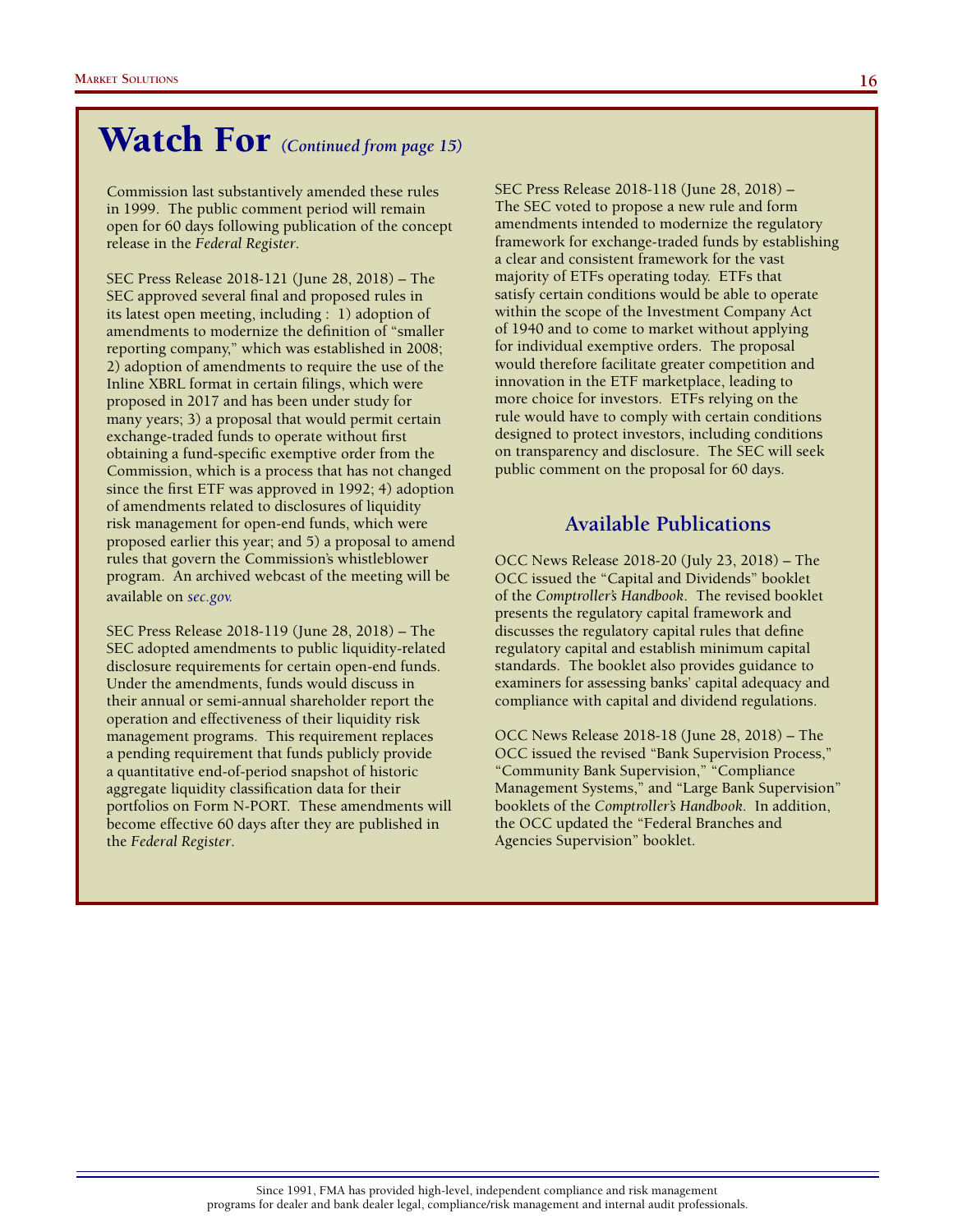# *Who's News*

Elizabeth Baird and Christian Sabella have been named Deputy Directors in the SEC's Division of Trading and Markets. Ms. Baird joins the SEC from Morgan, Lewis & Bockius LLP and Mr. Sabella has been an Associate Director in the division's Office of Clearance and Settlement since 2015.

Dan M. Berkowitz has been confirmed by the U.S. Senate to be a Commissioner at the CFTC. Previously, Dan was a Partner at WilmerHale, cochairing the firm's futures and derivatives practice.

Charles Callahan has joined the Office of Professional Responsibility at U.S. Customs and Border Protection as a Special Agent. Previously, Charles was a Special Agent in the Office of the Inspector General at the Department of Homeland Security.

**Michael Curley** has joined Robertson Stephens as CCO. Previously, Mike was a Senior Investment Officer, Trust & Investment Management at Exchange Bank.

Marco Egoavil has been named Head of Financial Crimes Compliance – Corporate Banking Group at Wells Fargo. Previously, Marco was Head of Financial Crimes Risk Management for GTFx (Wells Fargo International).

Daniel Gregus has been named National Associate Director of the Clearance and Settlement examination program in the SEC's Office of Compliance Inspections and Examinations. Mr. Gregus has successfully led this program in an acting role since October 2016. He has served as the Associate Regional Director for the Broker-Dealer Examination Program in the SEC's Chicago office since June 2015 and will continue in that role while formally assuming this additional leadership position in OCIE.

Bradford Hardin has been named Partner at Davis Wright Tremaine LLP.

**Jeff Holik** is now affiliated as Of Counsel with Matasar Jacobs LLC, a litigation and financial services regulatory boutique law firm in Cleveland, Ohio. Jeff will continue his expert witness practice from Florida, where he relocated earlier this year.

Elizabeth Khalil has joined CIBC US as Managing Director and Associate General Counsel. Previously, Elizabeth was a Member at Dykema.

Avery Kranz has joined BMO Capital Markets as Managing Director, Global Compliance Regulatory Reporting and Development. Previously, Avery was Chief Compliance Officer at KGS-Alpha Capital Markets, LP.

Theresa Lamie has been promoted to Business Risk Office - Senior Risk Manager / Investing, Wealth Management, Robo Advisor at Capital One.

S. Dean Lesiak has joined Central Pacific Bank as SVP, Division Manager. Previously, Dean was a Senior Manager at Deloitte.

Jeremy Newell has joined the Bank Policy Institute as Executive Vice President, General Counsel & Chief Operating Officer. Previously, Jeremy was Executive Managing Director, General Counsel & Head of Regulatory Affairs at The Clearing House Association.

**Saliha Olgun** has been promoted to Associate General Counsel at the Municipal Securities Rulemaking Board.

Rebecca J. Olsen has been named Director of the SEC's Office of Municipal Securities. Ms. Olsen has served as OMS's Acting Director since September 2017.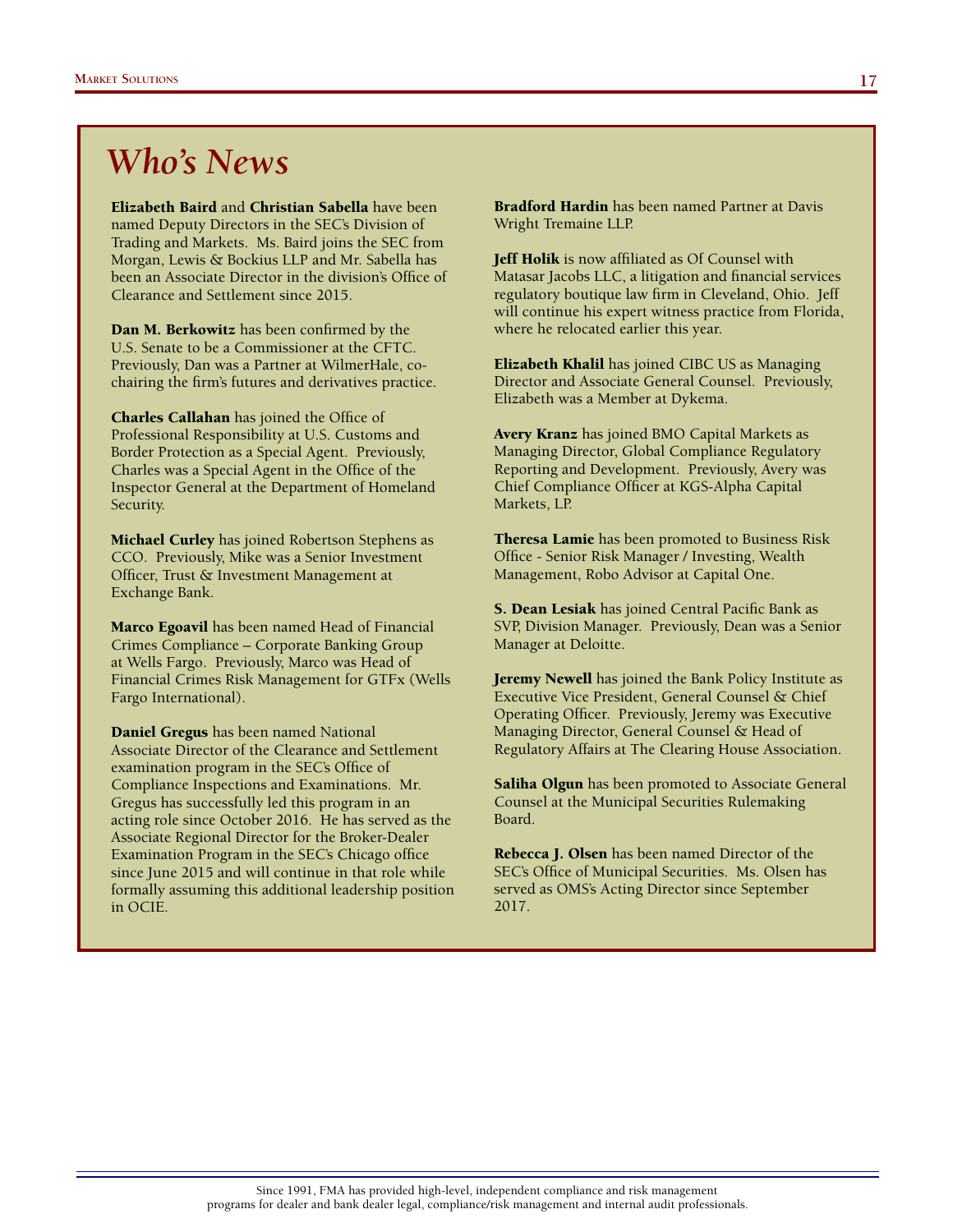# **Program Update**

### **2018 Legal and Legislative Issues Conference**

**Be sure to ask for the 2-for-1 or first-timers registration discount!**

Registrations are still being accepted for FMA's 27th Legal & Legislative Conference taking place October 18–19 at the Washington Marriott Georgetown here in Washington, DC. This annual program…just a day and a half away from the office…is a high-level forum for banking and securities attorneys as well as senior compliance officers/risk managers, internal auditors and regulators. Participants are provided with a unique opportunity to share information on current legal and regulatory developments as well as network with peers and regulators in an intimate environment. And, attendees are eligible for CLE and CPE accreditation (among others).

 The program planning committee has devised a timely agenda including noted industry leaders and senior regulatory officials. Members include: Dr. Sharon Brown-Hruska (NERA Economic Consulting); Edward Cahillane (Citizens Bank); Linda Filardi (Capital One); Daniel Kearney, Jr. (WilmerHale); Barbara Mendelson (Morrison & Foerster LLP) and Robert Pargac (Promontory, an IBM Company).

 The agenda, focusing on current areas of regulatory and Congressional activity/scrutiny, includes these sessions and confirmed speakers:

### **Banking General Counsels**

- › **Ted Dowd OCC**
- › **Laurie Schaffer FRB**
- › **Charles Yi FDIC**

#### **Reexamining Dodd-Frank**

- › **Daniel Crowley K&L Gates LLP**
- › **Michael Halloran Halloran Farkas + Kittila LLP**
- › **John Ivan Capital Forensics, Inc.**

г

г

› **Daniel Kearney WilmerHale**

### **Cryptocurrency, Blockchain and Fintech: Innovation and Regulation**

- › **Elijah Alper Capital One**
- › **Gary DeWaal Katten Muchin Rosenman LLP**
- › **Daniel Gorfine CFTC**
- › **Jordan Milev NERA Economic Consulting**

### First-timer and 2-for-1 registration discounts are available.

### **Recent Banking and Securities Enforcement Actions and Litigation**

- › **Sharon Brown-Hruska NERA Economic Consulting**
- › **Mark Carberry J.P. Morgan**
- › **Melissa Hodgman SEC**
- › **James McDonald CFTC** *(Invited)*
- › **Michael Spafford Paul Hastings LLP**
- › **Jeremiah Williams Ropes & Gray LLP**

### **Understanding and Managing Your Evolving Cybersecurity Risks – The State of Play**

| > Jennifer Archie | Latham & Watkins LLP     |
|-------------------|--------------------------|
| > Eric Friedberg  | Stroz Friedberg, an Aon  |
|                   | company                  |
| > Jim Pastore     | Debevoise & Plimpton LLP |
| > Cal Waits       | Citibank                 |

### **Derivatives: Market Rebounds and Refinements in Regulation**

| > Paul Architzel | WilmerHale                                          |
|------------------|-----------------------------------------------------|
| > Julian Hammar  | Morrison & Foerster LLP                             |
|                  | > Ananda Radhakrishnan American Bankers Association |

**Solution School** Maggie Sklar CFTC

### **Securities General Counsels**

| Daniel Davis      | <b>CFTC</b>                         |
|-------------------|-------------------------------------|
| Marie-Louise Huth | SEC.                                |
| > Lanny Schwartz  | <b>MSRB</b>                         |
| > Thomas Selman   | <b>FINRA</b>                        |
| > Carol Wooding   | <b>National Futures Association</b> |
|                   |                                     |

### **SEC Division Reports**

| > Michele Anderson   | <b>Corporation Finance</b>   |
|----------------------|------------------------------|
| > Melissa Hodgman    | Enforcement                  |
| > John Polise        | <b>OCIE</b>                  |
| > Christian Sabella  | <b>Trading and Markets</b>   |
| > Sarah ten Siethoff | <b>Investment Management</b> |

### **Privacy Law: Impact on Financial Institution Operations**

 *(Continued on page 19)* › **Eulonda Skyles Capital One** › **Nancy Perkins Arnold & Porter Kaye Scholer LLP** › **Kim Roberts King & Spalding International LLP**

Since 1991, FMA has provided high-level, independent compliance and risk management programs for dealer and bank dealer legal, compliance/risk management and internal audit professionals.

п п П п Ē, Ľ Ē. Ē.

-------------

İ Ē, Ē, Ì. I. Ì. Ē, Ē,

ú Ē. Ì. Ē.  $\blacksquare$ Ē.  $\blacksquare$  $\blacksquare$ п п

> Ľ Ē.

П

n. Ē, Ē, n.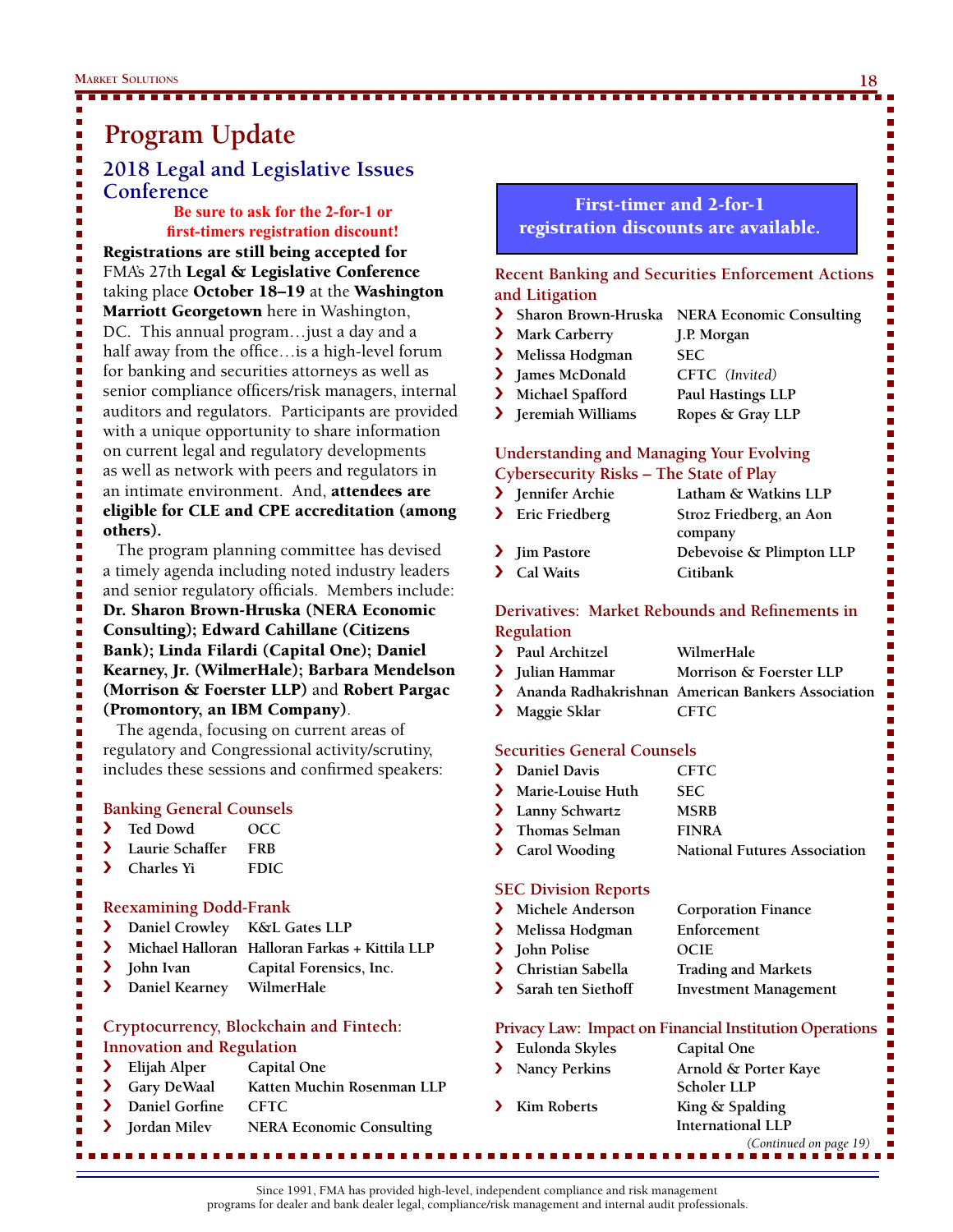### **Program Update** *(continued from page 18)*

To view the complete program, go to *www.fmaweb.org* and click on the pdf. Online registration is also available.

Please alert your colleagues to this annual fall conference (someone may need CLE or CPE by year-end). And, contact Dorcas Pearce (*dp-fma@starpower.net* or 202/544-6327) if you have questions or wish to register.

FMA's room block at the Marriott expires September 26. If there's a chance you might need overnight accommodation, please contact the hotel before that date to book a room at FMA's group rate. After September 26, rates may increase dramatically or even become unavailable. If the hotel is sold out, FMA has a few rooms in reserve that will be given out on a first-come, first-served basis. Contact Dorcas Pearce right away if you need assistance.

**FMA gratefully acknowledges these sponsors of FMA's 2018 Legal and Legislative Issues Conference**



**FOERSTER** 



# **Davis Polk**









**2019 Securities Compliance Seminar Save these dates – May 1-3, 2019!** FMA's **2019 Securities Compliance Seminar** will take place at the **Marriott Pompano Beach Hotel** in **Fort Lauderdale, Florida** next spring. This annual program is a three-day educational and networking experience for securities compliance professionals, internal auditors, risk managers, attorneys and regulators.

The Planning Committee will soon begin work on program development. Contact Dorcas Pearce (*dp-fma@starpower.net* or 202/544-6327) to volunteer…as a committee member, a general session panelist, workshop facilitator or peer discussion leader…or to share topical and/or speaker suggestions.

**FMA needs your input!** A survey will be emailed shortly asking for hot topic/best practice ideas and speaker recommendations…*you may even choose to volunteer!* **Please call or email your suggestions to Dorcas Pearce within 72 hours of receipt.**

**CPE & CLE accreditation** will be available, so be sure to budget for, and plan to attend, the 28th annual Securities Compliance Seminar next spring.



Since 1991, FMA has provided high-level, independent compliance and risk management programs for dealer and bank dealer legal, compliance/risk management and internal audit professionals.